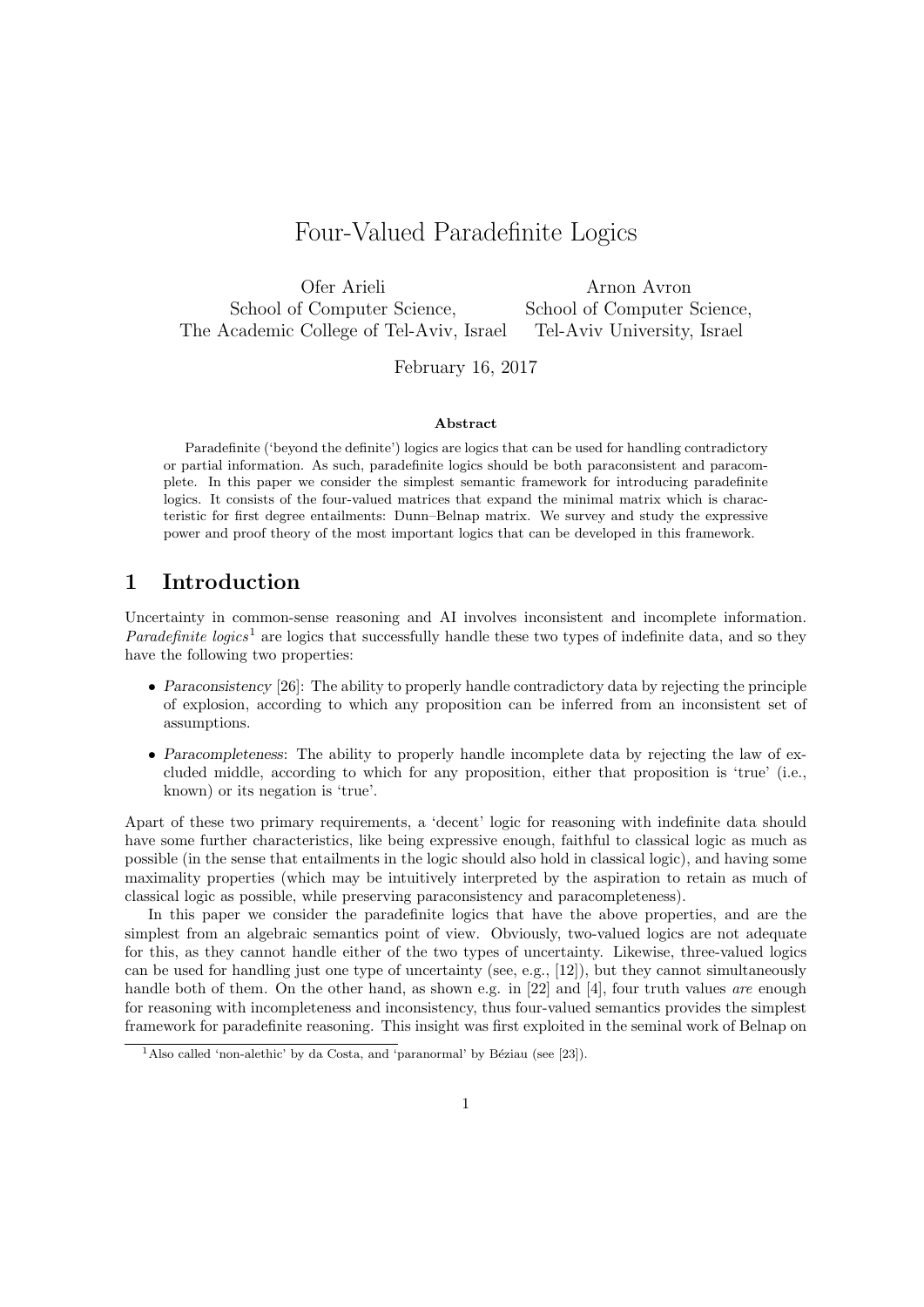four-valued computerized reasoning [21, 22], which in turn was based on the semantics that had been given by Dunn to first degree entailments (FDE) [30, 31]. Belnap's ideas stimulated many follow-up papers in different contexts, among which are relations to two-valued logics [10, 37], knowledgebase integration [15, 17], fuzzy logic and preferential modeling [28, 54], relevance logics [24, 49], self reference [56], and many others.

This paper continues and significantly extends the work on four-valued logics that was done in [4]. We characterize in it the four-valued paradefinite matrices, and survey and study the most important induced logics. Among other things, we examine those logics according to the criteria given in [8], investigate and compare their expressive power, and introduce corresponding sound and complete Hilbert-type and Gentzen-type proof systems.<sup>2</sup>

## 2 Preliminaries

We begin by a description of general propositional logics (not necessarily having a "negation connective").

#### 2.1 Propositional Logics

In what follows we denote by  $\mathcal L$  a propositional language with a set  $\mathsf{Atoms}(\mathcal L) = \{P_1, P_2, \ldots\}$  of atomic formulas and use p, q, r to vary over this set. The set of the well-formed formulas of  $\mathcal L$  is denoted by  $W(\mathcal{L})$  and  $\varphi, \psi, \phi, \sigma$  will vary over its elements. The set Atoms( $\varphi$ ) denotes the atomic formulas occurring in  $\varphi$ . Sets of formulas in  $W(\mathcal{L})$  are called theories and are denoted by  $\mathcal{T}$  or  $\mathcal{T}'$ . Finite theories are denoted by  $\Gamma$  or  $\Delta$ . We shall abbreviate  $\mathcal{T} \cup \{\psi\}$  by  $\mathcal{T}, \psi$  and write  $\mathcal{T}, \mathcal{T}'$  instead of  $T \cup T'$ . A rule in a language  $\mathcal L$  is a pair  $\langle \Gamma, \psi \rangle$ , where  $\Gamma \cup {\psi}$  is a finite theory. We shall henceforth denote such a rule by  $\Gamma/\psi$ .

**Definition 1.** A (propositional) logic is a pair  $\mathbf{L} = \langle \mathcal{L}, \vdash \rangle$ , such that  $\mathcal{L}$  is a propositional language, and  $\vdash$  is a binary relation between theories in  $W(\mathcal{L})$  and formulas in  $W(\mathcal{L})$ , satisfying the following conditions:

- Reflexivity: if  $\psi \in \mathcal{T}$  then  $\mathcal{T} \vdash \psi$ .
- Monotonicity: if  $\mathcal{T} \vdash \psi$  and  $\mathcal{T} \subseteq \mathcal{T}'$ , then  $\mathcal{T}' \vdash \psi$ .
- Transitivity: if  $\mathcal{T} \vdash \psi$  and  $\mathcal{T}', \psi \vdash \phi$  then  $\mathcal{T}, \mathcal{T}' \vdash \phi$ .
- Structurality: for every substitution  $\theta$  and every  $\mathcal T$  and  $\psi$ , if  $\mathcal T \vdash \psi$  then  $\{\theta(\varphi) \mid \varphi \in \mathcal T\} \vdash \theta(\psi)$ .
- Non-Triviality: there is a non-empty theory  $\mathcal T$  and a formula  $\psi$  such that  $\mathcal T \nvDash \psi$ .

A logic  $\langle \mathcal{L}, \vdash \rangle$  is *finitary*, if for every theory  $\mathcal{T}$  and every formula  $\psi$  such that  $\mathcal{T} \vdash \psi$  there is a *finite* theory  $\Gamma \subseteq \mathcal{T}$  such that  $\Gamma \vdash \psi$ .

Note that the languages that are considered in the sequel are all *propositional*, as this is the heart of every paraconsistent and paracomplete logic ever studied so far. Also, we confine ourselves to paradefinite logics, thus no form of non-monotonic reasoning is considered in this paper.

**Definition 2.** Let  $\mathbf{L} = \langle \mathcal{L}, \vdash \rangle$  be a logic, and let S be a set of rules in  $\mathcal{L}$ . The finitary L-closure  $C_{\mathbf{L}}(S)$  of S is inductively defined as follows:

<sup>2</sup>A short version of this paper has appeared in [7].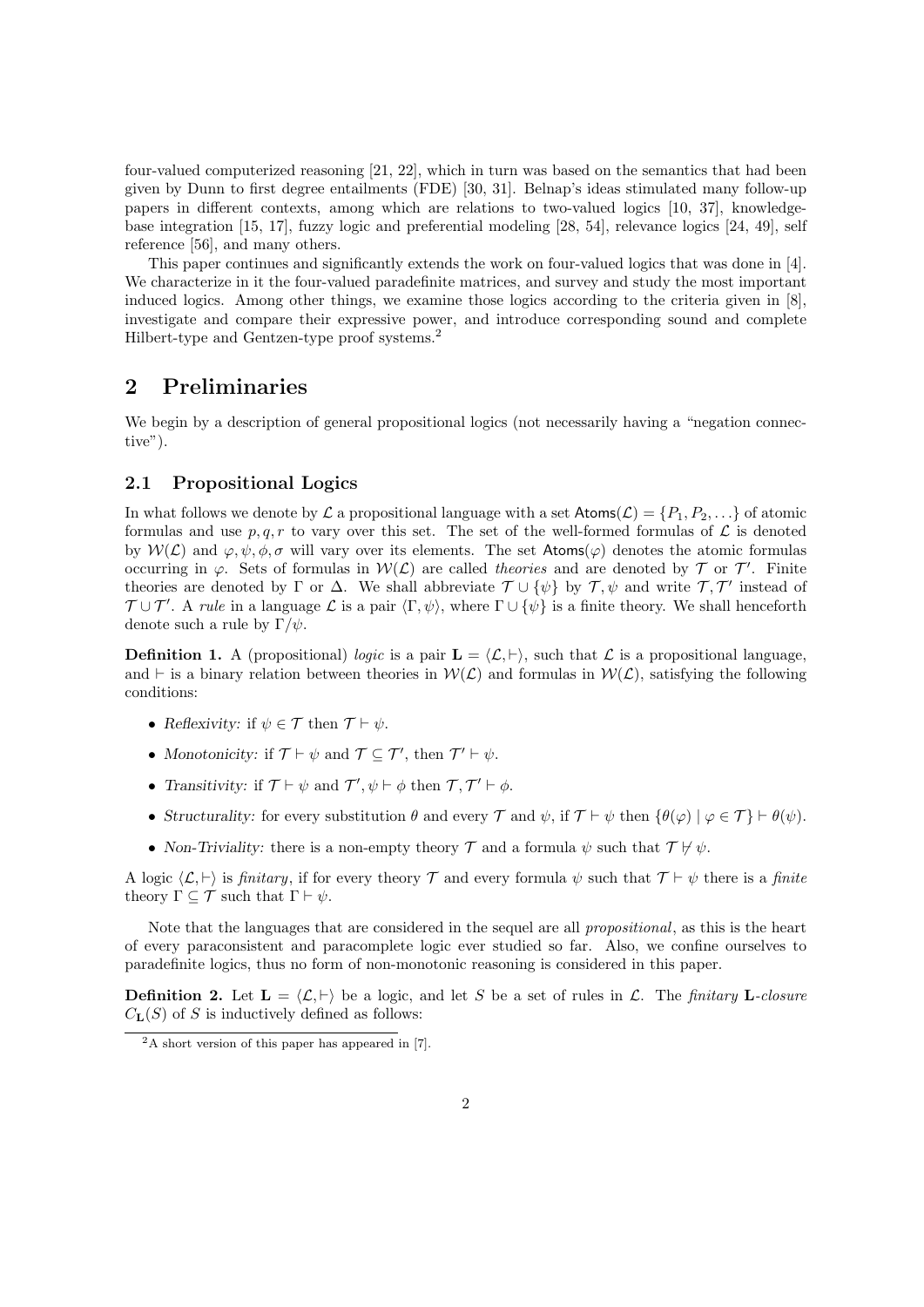- $\langle \theta(\Gamma), \theta(\psi) \rangle \in C_{\mathbf{L}}(S)$ , where  $\theta$  is an L-substitution,  $\Gamma$  is a finite theory in  $\mathcal{W}(\mathcal{L})$ , and either Γ  $\vdash$   $\psi$  or  $\Gamma/\psi \in S$ .
- If the pairs  $\langle \Gamma_1, \varphi \rangle$  and  $\langle \Gamma_2 \cup {\varphi}, \psi \rangle$  are both in  $C_{\mathbf{L}}(S)$ , then so is the pair  $\langle \Gamma_1 \cup \Gamma_2, \psi \rangle$ .

Next, we define what an extension of a logic means.

**Definition 3.** Let  $\mathbf{L} = \langle \mathcal{L}, \vdash \rangle$  be a logic, and let S be a set of rules in  $\mathcal{L}$ .

- A logic  $\mathbf{L}' = \langle \mathcal{L}, \vdash' \rangle$  is an extension of **L** (in the same language) if  $\vdash \subseteq \vdash'$ . We say that **L'** is a proper extension of **L**, if  $\vdash \subsetneq \vdash'$ .
- The extension of **L** by S is the pair  $\mathbf{L}^* = \langle \mathcal{L}, \vdash^* \rangle$ , where  $\vdash^*$  is the binary relation between theories in  $W(\mathcal{L})$  and formulas in  $W(\mathcal{L})$ , defined by:  $\mathcal{T} \vdash^* \psi$  if there is a finite  $\Gamma \subseteq \mathcal{T}$  such that  $\langle \Gamma, \psi \rangle \in C_{\mathbf{L}}(S).$
- Extending **L** by an axiom schema  $\varphi$  means extending it by the rule  $\varnothing/\varphi$ .

The usefulness of a logic strongly depends on the question what kind of connectives are available in it. Three particularly important types of connectives are defined next.

**Definition 4.** Let  $\mathbf{L} = \langle \mathcal{L}, \vdash \rangle$  be a propositional logic.

- A binary connective  $\supset$  of  $\mathcal L$  is an *implication for* **L**, if the classical deduction theorem holds for  $\supset$  and  $\vdash$ , that is:  $\mathcal{T}, \varphi \vdash \psi$  iff  $\mathcal{T} \vdash \varphi \supset \psi$ .
- A binary connective  $\wedge$  of  $\mathcal L$  is a *conjunction for* **L**, if  $\mathcal T \vdash \psi \wedge \varphi$  iff  $\mathcal T \vdash \psi$  and  $\mathcal T \vdash \varphi$ .
- A binary connective  $\vee$  of  $\mathcal L$  is a disjunction for **L**, if  $\mathcal T, \psi \vee \varphi \vdash \sigma$  iff  $\mathcal T, \psi \vdash \sigma$  and  $\mathcal T, \varphi \vdash \sigma$ .

We say that **L** is *semi-normal* if it has (at least) one of the three basic connectives defined above. We say that **L** is *normal* if it has all these three connectives.

#### 2.2 Many-Valued Matrices

The most standard semantic way of defining logics is by using the following type of structures (see, e.g., [43, 44, 55]).

**Definition 5.** A (multi-valued) matrix for a language L is a triple  $M = \langle V, D, O \rangle$ , where

- $V$  is a non-empty set of truth values,
- D is a non-empty proper subset of  $\mathcal V$ . Its elements are called the *designated* elements of  $\mathcal V$ .
- $\mathcal O$  is a function that associates a function  $\tilde{\diamond}_{\mathcal M}: \mathcal V^n \to \mathcal V$  with every *n*-ary connective  $\diamond$  of  $\mathcal L$ .

In what follows, we shall denote by  $\overline{\mathcal{D}}$  the elements in  $\mathcal{V} \setminus \mathcal{D}$ . The set  $\mathcal{D}$  is used for defining satisfiability and validity as defined below:

**Definition 6.** Let  $M = \langle V, \mathcal{D}, \mathcal{O} \rangle$  be a matrix for  $\mathcal{L}$ .

• An M-valuation for L is a function  $\nu : \mathcal{W}(\mathcal{L}) \to \mathcal{V}$  such that for every n-ary connective  $\diamond$  of L and every  $\psi_1, \ldots, \psi_n \in \mathcal{W}(\mathcal{L}), \nu(\diamond(\psi_1, \ldots, \psi_n)) = \widetilde{\diamond}_{\mathcal{M}}(\nu(\psi_1), \ldots, \nu(\psi_n)).$  We denote by  $\Lambda_{\mathcal{M}}$  the set of all the M-valuations.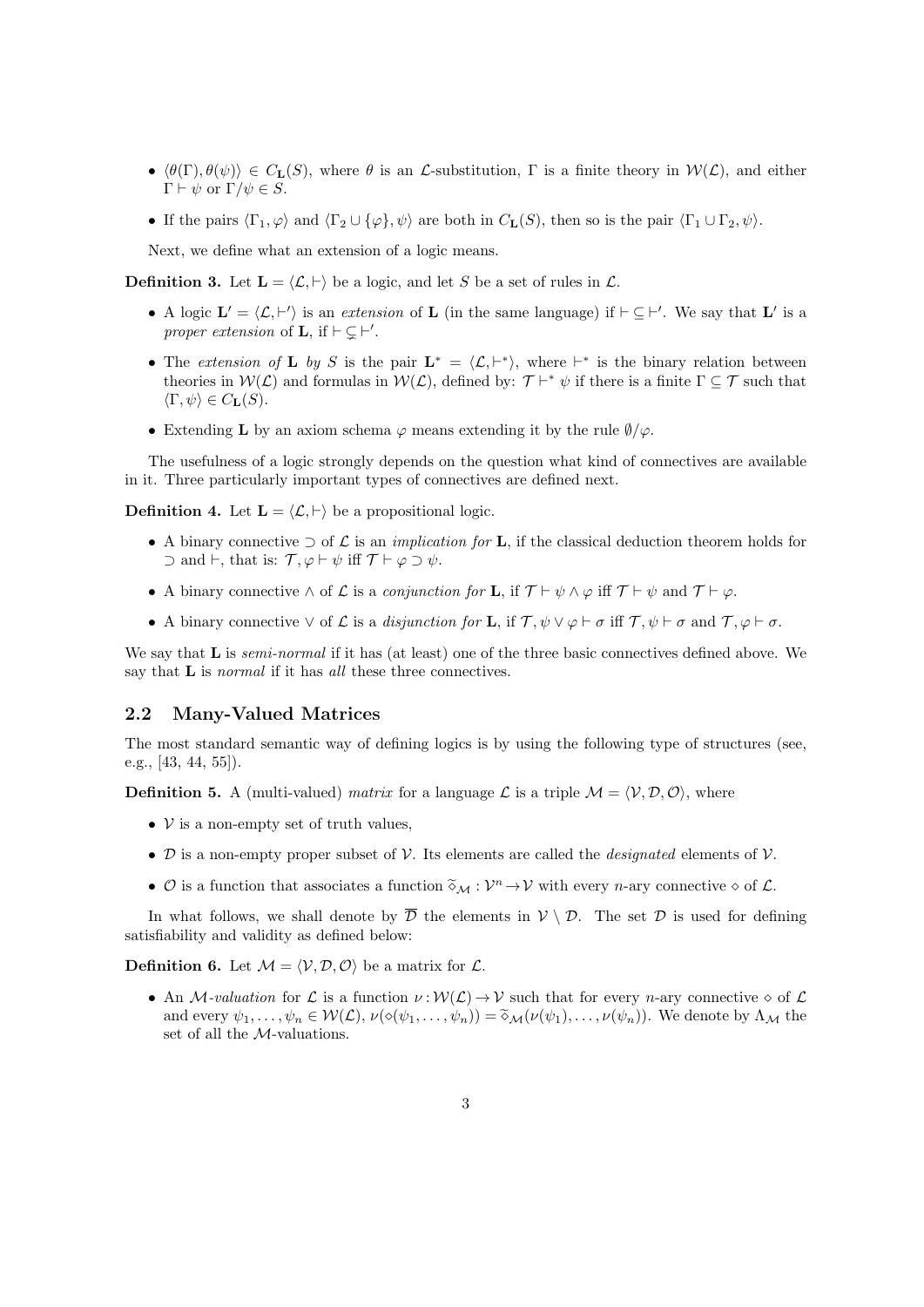- A valuation  $\nu \in \Lambda_M$  is an M-model of a formula  $\psi$  (alternatively,  $\nu$  M-satisfies  $\psi$ ), if it belongs to the set  $mod_{\mathcal{M}}(\psi) = {\nu \in \Lambda_{\mathcal{M}} \mid \nu(\psi) \in \mathcal{D}}.$  The M-models of a theory  $\mathcal T$  are the elements of the set  $mod_{\mathcal{M}}(\mathcal{T}) = \bigcap_{\psi \in \mathcal{T}} mod_{\mathcal{M}}(\psi)$ .
- A formula  $\psi$  is M-satisfiable if  $mod_{\mathcal{M}}(\psi) \neq \emptyset$ . A theory T is M-satisfiable if  $mod_{\mathcal{M}}(\mathcal{T}) \neq \emptyset$ .

In the sequel, when it is clear from the context, we shall sometimes omit the subscript  $^{\prime}$ M' and the tilde sign from  $\widetilde{\diamond}_{\mathcal{M}},$  and the prefix ' $\mathcal M$ ' from the notions above.

**Definition 7.** Let  $M = \langle V, \mathcal{D}, \mathcal{O} \rangle$  be a matrix for a language L, and let  $\mathcal{L} \subseteq \mathcal{L}'$ . A matrix  $\mathcal{M}' =$  $\langle V', \mathcal{D}', \mathcal{O}' \rangle$  for L' is called an expansion of M to L', if  $V = V'$ ,  $\mathcal{D} = \mathcal{D}'$ , and  $\mathcal{O}'(\diamond) = \mathcal{O}(\diamond)$  for every connective  $\diamond$  of  $\mathcal{L}$ .

**Definition 8.** Given a matrix M, the consequence relation  $\vdash_{\mathcal{M}}$  that is *induced by* (or associated with) M, is defined by:  $\mathcal{T} \vdash_{\mathcal{M}} \psi$  if  $mod_{\mathcal{M}}(\mathcal{T}) \subseteq mod_{\mathcal{M}}(\psi)$ . We denote by  $\mathbf{L}_{\mathcal{M}}$  the pair  $\langle \mathcal{L}, \vdash_{\mathcal{M}} \rangle$ , where M is a matrix for  $\mathcal L$  and  $\vdash_{\mathcal M}$  is the consequence relation induced by M.

**Proposition 1** ([50, 51]). For every propositional language L and a finite matrix M for  $\mathcal{L}$ ,  $\mathbf{L}_{\mathcal{M}} =$  $\langle \mathcal{L}, \vdash_{\mathcal{M}} \rangle$  is a propositional logic. If M is finite, then  $\vdash_{\mathcal{M}}$  is also finitary.

We conclude this section with some simple, easily verified properties of the basic connectives defined in Definition 4.

**Definition 9.** Let  $M = \langle V, \mathcal{D}, \mathcal{O} \rangle$  be a matrix for  $\mathcal{L}$  and let  $\mathcal{A} \subseteq \mathcal{V}$ .

- An *n*-ary connective  $\diamond$  of L is called A-closed, if  $\delta(a_1, \ldots, a_n) \in A$  for every  $a_1, \ldots, a_n \in A$ .
- An *n*-ary connective  $\diamond$  of  $\mathcal L$  is called A-limited, if for every  $a_1, \ldots, a_n \in \mathcal V$ , if  $\delta(a_1, \ldots, a_n) \in \mathcal A$ then  $a_1, \ldots, a_n \in \mathcal{A}$ .

**Definition 10.** Let  $M = \langle V, \mathcal{D}, \mathcal{O} \rangle$  be a matrix for  $\mathcal{L}$ .

- A connective  $\wedge$  in  $\mathcal L$  is called an M-conjunction if it is D-closed and D-limited, i.e., for every  $a, b \in \mathcal{V}, a \wedge b \in \mathcal{D}$  iff  $a \in \mathcal{D}$  and  $b \in \mathcal{D}$ .
- A connective  $\vee$  in  $\mathcal L$  is called an *M-disjunction* if it is  $\overline{\mathcal D}$ -closed and  $\overline{\mathcal D}$ -limited, i.e., for every  $a, b \in \mathcal{V}, a \vee b \in \mathcal{D}$  iff  $a \in \mathcal{D}$  or  $b \in \mathcal{D}$ .
- A connective  $\supset$  in L is called an M-implication if for every  $a, b \in \mathcal{V}$ ,  $a \supset b \in \mathcal{D}$  iff either  $a \notin \mathcal{D}$ or  $b \in \mathcal{D}$ .

Using the terminology of Definitions 4 and 10, the following proposition is easily verified.

**Proposition 2.** Let  $M = \langle V, \mathcal{D}, \mathcal{O} \rangle$  be a matrix for  $\mathcal{L}$ .

- 1. A connective is an M-conjunction iff it is a conjunction for  $\mathbf{L}_{\mathcal{M}}$ .
- 2. An M-disjunction is also a disjunction for  $L_M$ .
- 3. An M-implication is also an implication for  $L_M$ .

**Corollary 1.** Let  $M = \langle V, D, O \rangle$  be a matrix for L, and let M' be an expansion of M.

- 1. An M-conjunction (M-disjunction or M-implication, respectively) is also a conjunction (disjunction or implication, respectively) for  $\mathbf{L}_{\mathcal{M}}$ .
- 2. If M has either an M-conjunction, or an M-disjunction, or an M-implication, then  ${\bf L}_{M'}$  is semi-normal. If M has all of them then  $\mathbf{L}_{\mathcal{M}'}$  is normal.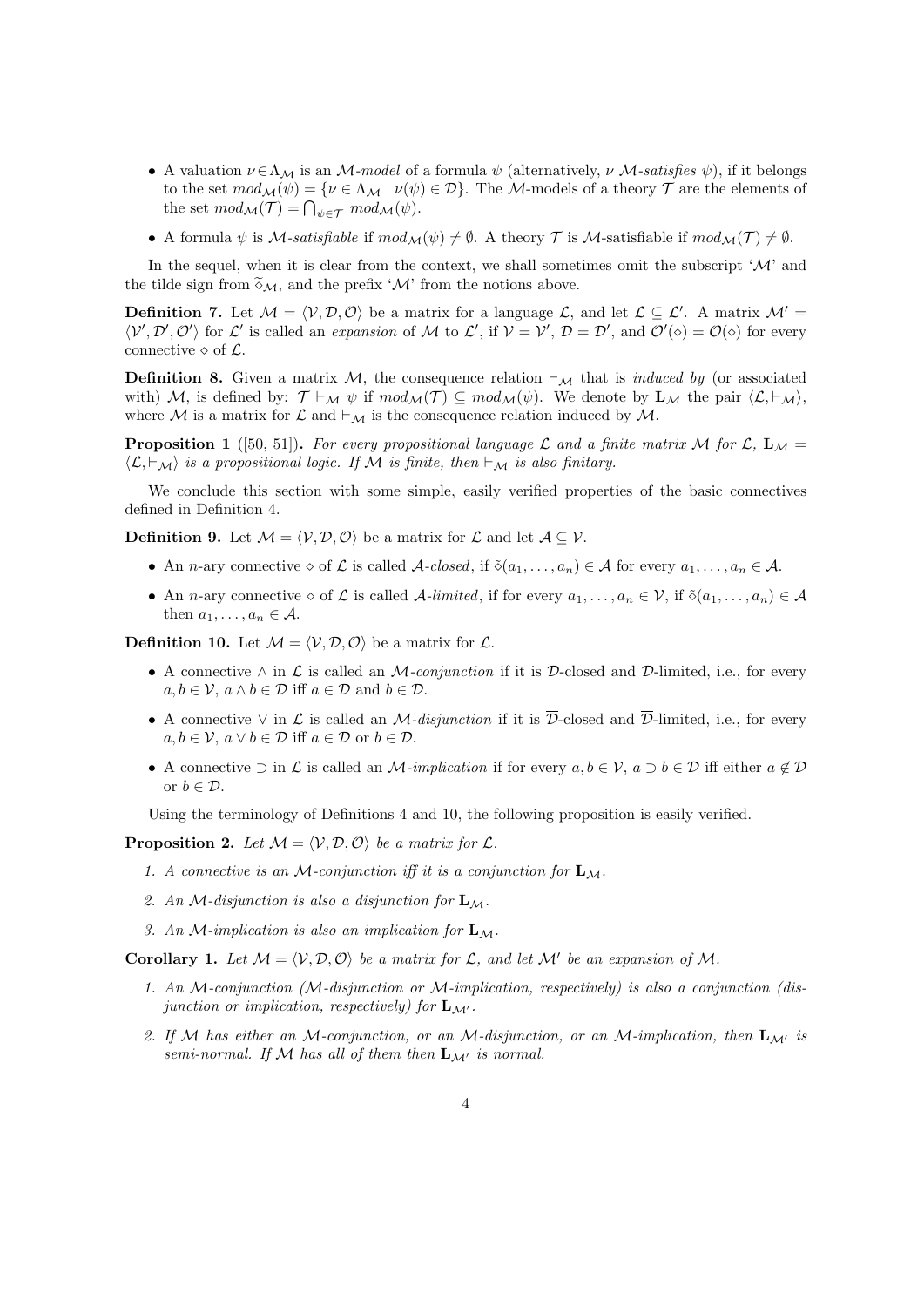### 3 Paradefinite Logics

In this section we define in precise terms what paradefinite logics are, and consider some related desirable properties.

**Definition 11.** Let  $\mathcal{L}$  be a propositional language with a unary connective  $\neg$ , and let  $\mathbf{L} = \langle \mathcal{L}, \vdash_{\mathbf{L}} \rangle$  be a logic for  $\mathcal{L}$ .

- L is called pre- $\neg$ -paraconsistent if there are formulas  $\psi$ ,  $\varphi$  such that  $\psi$ ,  $\neg \psi \nvdash_{\mathbf{L}} \varphi$ .
- L is called pre-¬-paracomplete if there is a theory  $\mathcal T$  and formulas  $\psi, \varphi$  such that  $\mathcal T, \psi \vdash_{\mathbf L} \varphi$  and  $\mathcal{T}, \neg \psi \vdash_{\mathbf{L}} \varphi$ , but  $\mathcal{T} \not\models_{\mathbf{L}} \varphi$ .

The first property above intends to capture the idea that a contradictory set of premises should not entail every formula, and the second property indicates that it may happen that a certain statement and its negation do not hold. Both of these intuitions make sense only if the underlying connective  $\neg$  somehow represents a 'negation' operation.<sup>3</sup> This is assured by the condition of 'coherence with classical logic', which is defined next. Intuitively, this condition states that a logic that has such a connective should not admit entailments that do not hold in classical logic.

**Definition 12.** Let  $\mathcal{L}$  be a propositional language with a unary connective  $\neg$ . A bivalent  $\neg$ interpretation for  $\mathcal L$  is a function **F** that associates a two-valued truth table with each connective of L, such that  $\mathbf{F}(\neg)$  is the classical truth table for negation. We denote by  $\mathcal{M}_{\mathbf{F}}$  the two-valued matrix for L induced by F, that is,  $\mathcal{M}_{\mathbf{F}} = \langle \{t, f\}, \{t\}, \mathbf{F} \rangle$  (see Definition 5).

**Definition 13.** [8, 6] Let L be a language with a unary connective  $\neg$ , and let  $\mathbf{L} = \langle \mathcal{L}, \vdash_{\mathbf{L}} \rangle$  be a logic for  $\mathcal{L}$ .

- Let **F** be a bivalent  $\neg$ -interpretation for L. We say that **L** is **F**-contained in classical logic if for every  $\varphi_1, \ldots, \varphi_n, \psi \in \mathcal{W}(\mathcal{L}),$  if  $\varphi_1, \ldots, \varphi_n \vdash_{\mathbf{L}} \psi$  then  $\varphi_1, \ldots, \varphi_n \vdash_{\mathcal{M}_{\mathbf{F}}} \psi$ .
- L is  $\neg$ -contained in classical logic if it is **F**-contained in it for some bivalent  $\neg$ -interpretation **F**.
- L is  $\neg$ -coherent with classical logic, if it has a semi-normal fragment (Definition 4) which is ¬-contained in classical logic.

**Definition 14.** Let  $\mathcal{L}$  be a language with a unary connective  $\neg$ , and let  $\mathbf{L} = \langle \mathcal{L}, \vdash_{\mathbf{L}} \rangle$  be a logic for  $\mathcal{L}$ . We say that  $\neg$  is a *negation* for **L**, if **L** is  $\neg$ -coherent with classical logic.

Note 1. If  $\neg$  is a negation for  $\mathbf{L} = \langle \mathcal{L}, \vdash_{\mathbf{L}} \rangle$ , then for every atom  $p \in \text{Atoms}(\mathcal{L})$  it holds that  $p \nvDash_{\mathbf{L}} \neg p$ and  $\neg p \nvdash_{\mathbf{L}} p$ .

**Definition 15.** Let  $\mathcal{L}$  be a language with a unary connective  $\neg$ , and let  $\mathbf{L} = \langle \mathcal{L}, \vdash_{\mathbf{L}} \rangle$  be a logic for  $\mathcal{L}$ .

- L is called  $\neg$ -paraconsistent if it is pre- $\neg$ -paraconsistent and  $\neg$  is a negation of L.
- L is called  $\neg$ -paracomplete if it is pre- $\neg$ -paracomplete and  $\neg$  is a negation of L.
- L is called  $\neg$ -paradefinite if it is  $\neg$ -paraconsistent and  $\neg$ -paracomplete.

Henceforth we shall frequently omit the  $\neg$  sign (if it is clear from the context), and simply refer to paradefinite (paraconsistent, paracomplete) logics.

**Definition 16.** [8, 9] A logic is called *maximally paraconsistent* if it is paraconsistent, but it has no proper extension in its language which is still (pre-)paraconsistent.

<sup>3</sup>We refer to [38] for a collection of papers investigating the formal properties that a 'negation' should have (see also [45]). A more recent discussion on this issue in the context of four-valued semantics appears in [27].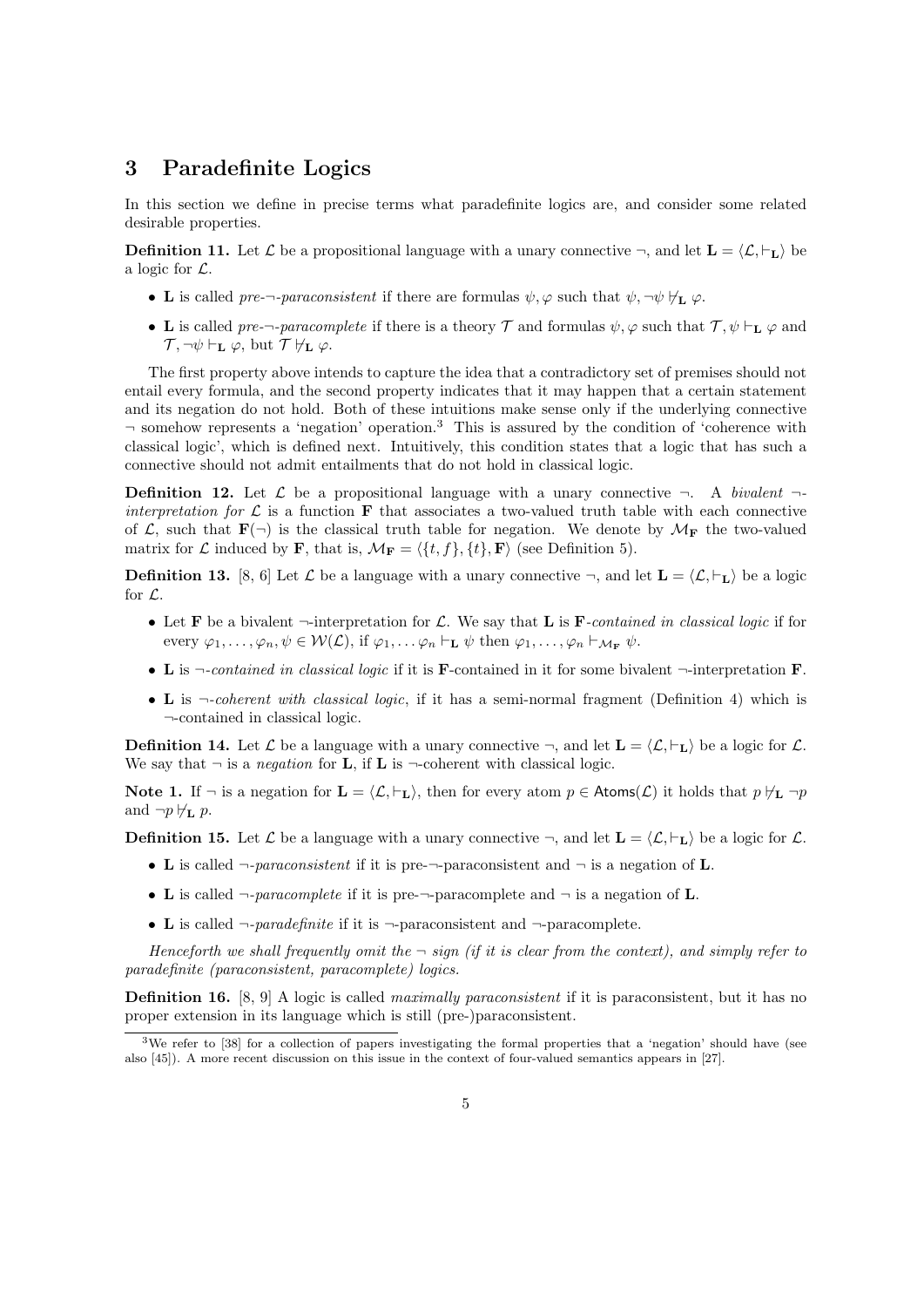### 4 Four-Valued Paradefinite Matrices

We now show that the availability of at least four different truth values is needed for developing paradefinite logics in the framework of matrices. We then characterize the structure of four-valued paradefinite matrices.

In what follows we suppose that  $\mathcal{M} = \langle \mathcal{V}, \mathcal{D}, \mathcal{O} \rangle$  is a matrix for a language with  $\neg$ . We say that M is paradefinite (paraconsistent, paracomplete) if so is  $\mathbf{L}_{\mathcal{M}}$  (Definition 8).

#### Proposition 3.

- 1. M is pre-paraconsistent iff there is an element  $\top \in \mathcal{D}$ , such that  $\tilde{\neg} \top \in \mathcal{D}$ .
- 2. If M is paraconsistent then there are three different elements t, f, and  $\top$  in V such that  $f = \tilde{\neg} t$ ,  $f \notin \mathcal{D}$ , and  $\{t, \tilde{\neg} f, \top, \tilde{\neg} \top\} \subseteq \mathcal{D}$ .

*Proof.* M is pre-paraconsistent iff  $p, \neg p \nleftrightarrow_M q$ . Obviously, this happens iff  $\{p, \neg p\}$  has an M-model. The latter, in turn, is possible iff there is some  $\top \in \mathcal{D}$ , such that  $\tilde{\neg} \top \in \mathcal{D}$ , as indicated in the first item of the proposition. For the second item we may assume without loss of generality that  $\mathcal M$  is  $\neg$ -contained in classical logic. We let **F** be a bivalent  $\neg$ -interpretation such that  $L_M$  is **F**-contained in classical logic. Since  $p, \neg\neg p \nleftrightarrow_{\mathcal{M}_{\mathbf{F}}} \neg p$ , also  $p, \neg\neg p \nleftrightarrow_{\mathcal{M}} \neg p$ , and so there is some  $t \in \mathcal{D}$ , such that  $\tilde{\neg} t \notin \mathcal{D}$ , while  $\tilde{\neg} \tilde{\neg} t \in \mathcal{D}$ . Let  $f = \tilde{\neg} t$ . It is easy to see that  $t, f$ , and  $\top$  have the required properties.  $\Box$ 

#### Proposition 4.

- 1. If M is pre-paracomplete then there is an element  $\bot \in \mathcal{V}$  such that  $\bot \notin \mathcal{D}$  and  $\tilde{\neg} \bot \notin \mathcal{D}$ .
- 2. If M has an M-disjunction and there is an element  $\bot \in \mathcal{V}$  such that  $\bot \notin \mathcal{D}$  and  $\tilde{\neg} \bot \notin \mathcal{D}$ , then M is pre-paracomplete.

*Proof.* Suppose first that M is pre-paracomplete. Then there is a set of formulas  $\Gamma$  and formulas  $\psi, \phi$ , such that (i) Γ,  $\psi \vdash_{\mathcal{M}} \phi$ , (ii) Γ,  $\neg \psi \vdash_{\mathcal{M}} \phi$ , and (iii) Γ  $\nvdash_{\mathcal{M}} \phi$ . From (iii) it follows that there is a valuation  $\nu \in mod_{\mathcal{M}}(\Gamma) \setminus mod_{\mathcal{M}}(\phi)$ . Thus, in order to satisfy conditions (i) and (ii), necessarily  $\nu(\psi) \notin \mathcal{D}$  and  $\tilde{\neg} \nu(\psi) = \nu(\neg \psi) \notin \mathcal{D}$ . Hence  $\nu(\psi)$  is an element  $\perp$  as required.

For the second item, suppose that its two conditions are satisfied. Let  $\vee$  be an *M*-disjunction. Then Proposition 2 easily implies that  $p \vdash_{\mathcal{M}} \neg p \lor p$  and  $\neg p \vdash_{\mathcal{M}} \neg p \lor p$ . However, if  $\nu(p) = \bot$  then  $\nu(\neg p \lor p) \notin \mathcal{D}$  by the definitions of  $\bot$  and of an *M*-disjunction. Hence *M* is pre-paracomplete.  $\Box$ 

By the last two propositions, no two-valued matrix can be paraconsistent or paracomplete, and no three-valued matrix can be paradefinite. Also, by Proposition 3, every paraconsistent (and so every paradefinite) matrix should have at least two designated elements. The structures of the minimallyvalued paradefinite matrices is considered next. In what follows, we denote the set  $\{t, f, \top, \bot\}$  by FOUR.

**Theorem 1.** If  $\mathcal{M} = \langle \mathcal{V}, \mathcal{D}, \mathcal{O} \rangle$  is a  $\neg$ -paradefinite matrix then there are four distinct elements t,f, $\top$ , and  $\perp$  in V such that: (1)  $t \in \mathcal{D}$  and  $\tilde{\neg}t \notin \mathcal{D}$ , (2)  $f \notin \mathcal{D}$  and  $\tilde{\neg}f \in \mathcal{D}$ , (3)  $\top \in \mathcal{D}$  and  $\tilde{\neg} \top \in \mathcal{D}$ ,  $(4) \perp \notin \mathcal{D}$  and  $\tilde{\neg} \perp \notin \mathcal{D}$ ,  $(5) \tilde{\neg} t = f$ .

Proof. This follows from Propositions 3 and 4.

Corollary 2. Let  $M$  be a  $\neg$ -paradefinite four-valued matrix. Then  $M$  is isomorphic to a matrix of the form  $\mathcal{M}' = \langle \text{FOUR}, \{t, \top\}, \mathcal{O} \rangle$ , in which  $\tilde{\neg} t = f$ ,  $\tilde{\neg} f = t$ ,  $\tilde{\neg} T \in \{t, \top\}$ , and  $\tilde{\neg} \bot \in \{f, \bot\}$ .

 $\Box$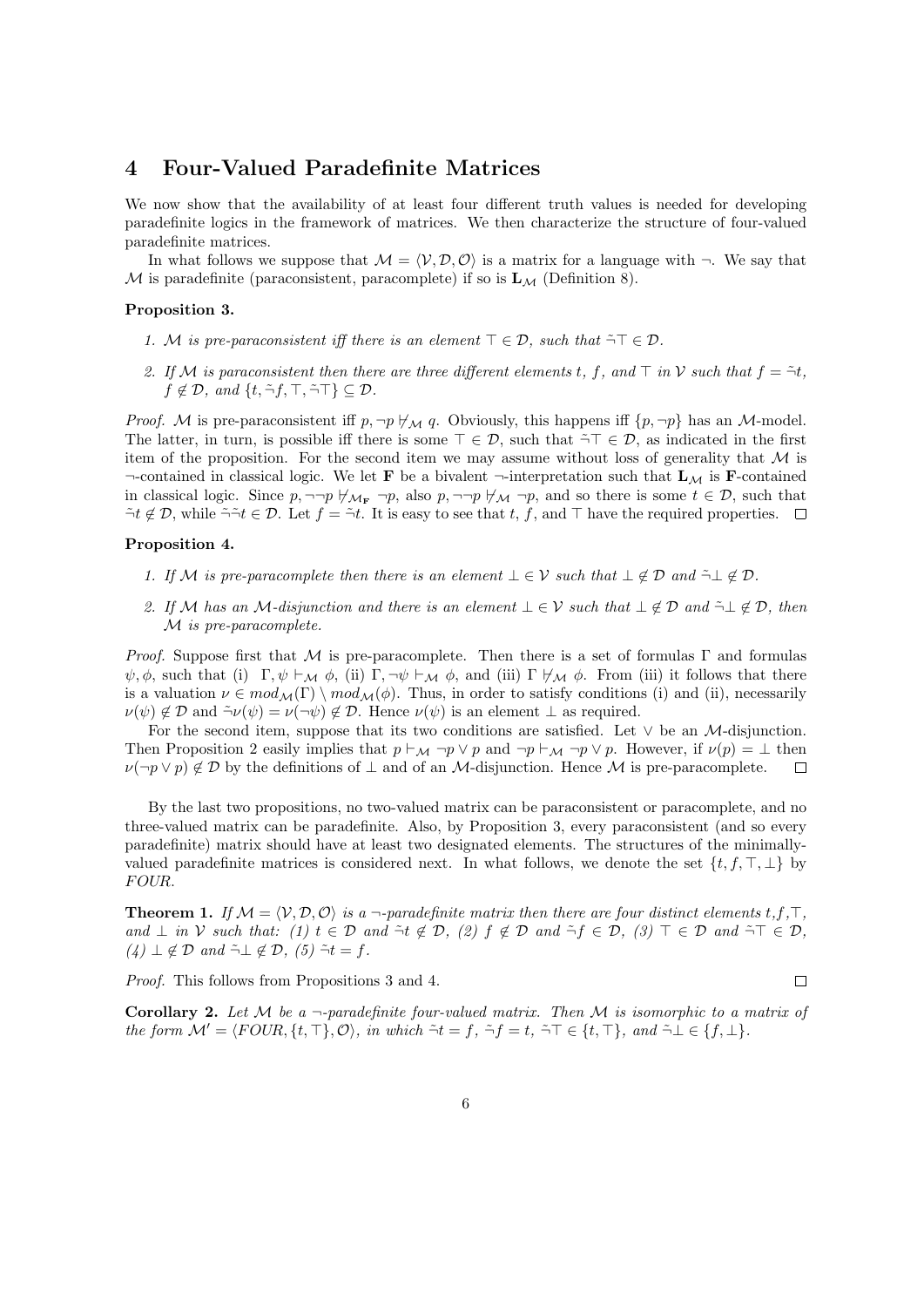*Proof.* By Theorem 1,  $\tilde{\neg} f \in \{t, \top\}$ . To see that  $\tilde{\neg} f = t$ , suppose for contradiction that  $\tilde{\neg} f = \top$ . Since by Theorem 1  $\tilde{\neg}t = f$  and  $\tilde{\neg}T \in \mathcal{D}$ , this implies that  $\tilde{\neg} \tilde{\neg} \tilde{\neg} T = T$ , no matter whether  $\tilde{\neg}T = T$  or  $\tilde{\neg} \top = t$ . It follows that  $p \vdash_M \neg \neg \neg p$ , which contradicts the  $\neg$ -coherence of M with classical logic. The rest of the claims in the corollary follow from Theorem 1.  $\Box$ 

In the rest of this paper we shall assume that the four-valued matrices we study have the form described in Corollary 2.

In the next definition we introduce a very important natural class of connectives on four-valued paradefinite matrices.

**Definition 17.** Let  $M$  be a four-valued matrix of the form described in Corollary 2. A connective of M is classically closed if it is  $\{t, f\}$ -closed. We say that M is classically closed if so are all of its connectives.

Note 2. By Corollary 2,  $\neg$  is classically closed in any  $\neg$ -paradefinite four-valued matrix.

Corollary 2 leaves exactly four possible interpretations for  $\neg$  in four-valued paradefinite matrices. However, the next theorem and its corollary show that the Dunn–Belnap negation (see [21, 22, 30, 31]) is by far more natural than the others.<sup>4</sup>

**Proposition 5.** Let  $M$  be a  $\neg$ -paradefinite four-valued matrix. Then:

- If  $\neg$  is left involutive for  $\mathbf{L}_\mathcal{M}$  (that is,  $\neg\neg p \vdash_{\mathbf{L}_\mathcal{M}} p$ ) then  $\neg \bot = \bot$ .
- If  $\neg$  is right involutive for  $\mathbf{L}_{\mathcal{M}}$  (that is,  $p \vdash_{\mathbf{L}_{\mathcal{M}}} \neg \neg p$ ) then  $\neg \top = \top$ .

*Proof.* Suppose that  $\neg$  is left involutive. Then  $\neg\neg p \vdash_M p$ , and so  $\neg \bot \neq f$  (otherwise, by Corollary 2  $\nu(p) = \perp$  would have been a counter-model). It follows that  $\neg \perp = \perp$ . Suppose now that  $\neg$  is right involutive. Then  $p \vdash_M \neg\neg p$ , and so  $\neg\top \neq t$  (otherwise, by Corollary 2 again,  $\nu(p) = \top$  would have been a counter-model). Thus  $\neg \top = \top$ . П

Corollary 3. The only involutive negation of paradefinite four-valued logics is Dunn–Belnap negation, defined by  $\neg t = f, \neg f = t, \neg \top = \top$  and  $\neg \bot = \bot$ .

The converse of Corollary 2 is of course not always true. However, the addition of just one very natural demand suffices:

**Definition 18.** Let  $\mathcal{L}$  be a propositional language which includes the unary connective  $\neg$ . We denote by  $\mathsf{M4}^{\mathcal{L}}$  the set of four-valued matrices M for  $\mathcal{L}$  of the form  $\langle \text{FOUR}, \{t, \top\}, \mathcal{O} \rangle$  which satisfy the conditions on  $\tilde{\neg}$  given in Corollary 2. We denote by M4 the set of matrices which belong to M4<sup> $\mathcal{L}$ </sup> for some language which includes the unary connective  $\neg$  and the binary connective  $\vee$ , and in which  $\vee$  is a classically closed M-disjunction.

Proposition 6. Every element M of M4 is semi-normal and paradefinite.

*Proof.* Let  $M \in \mathsf{M}4$ . Then its language has a connective  $\vee$  which is  $\{t, f\}$ -closed M-disjunction. It is straightforward to see that these two properties of  $\vee$  imply that the reduction of  $\widetilde{\vee}$  to  $\{t, f\}$  is the classical disjunction. This, and the fact that the reduction of  $\tilde{\neg}$  to  $\{t, f\}$  is the classical negation, easily imply that the  $\{\neg, \vee\}$ -fragment of  $\mathbf{L}_{\mathcal{M}}$  is contained in classical logic. Therefore the second item of Proposition 2 implies that  $L_M$  is semi-normal and  $\neg$ -coherent with classical logic. That it is paradefinite now follows from Propositions 3 and 4.  $\Box$ 

From this point we concentrate on logics which are induced by matrices in M4.

<sup>&</sup>lt;sup>4</sup>For convenience, we shall henceforth frequently denote the interpretation of  $\neg$  by  $\neg$  as well. A similar convention will be usually used for any other connective.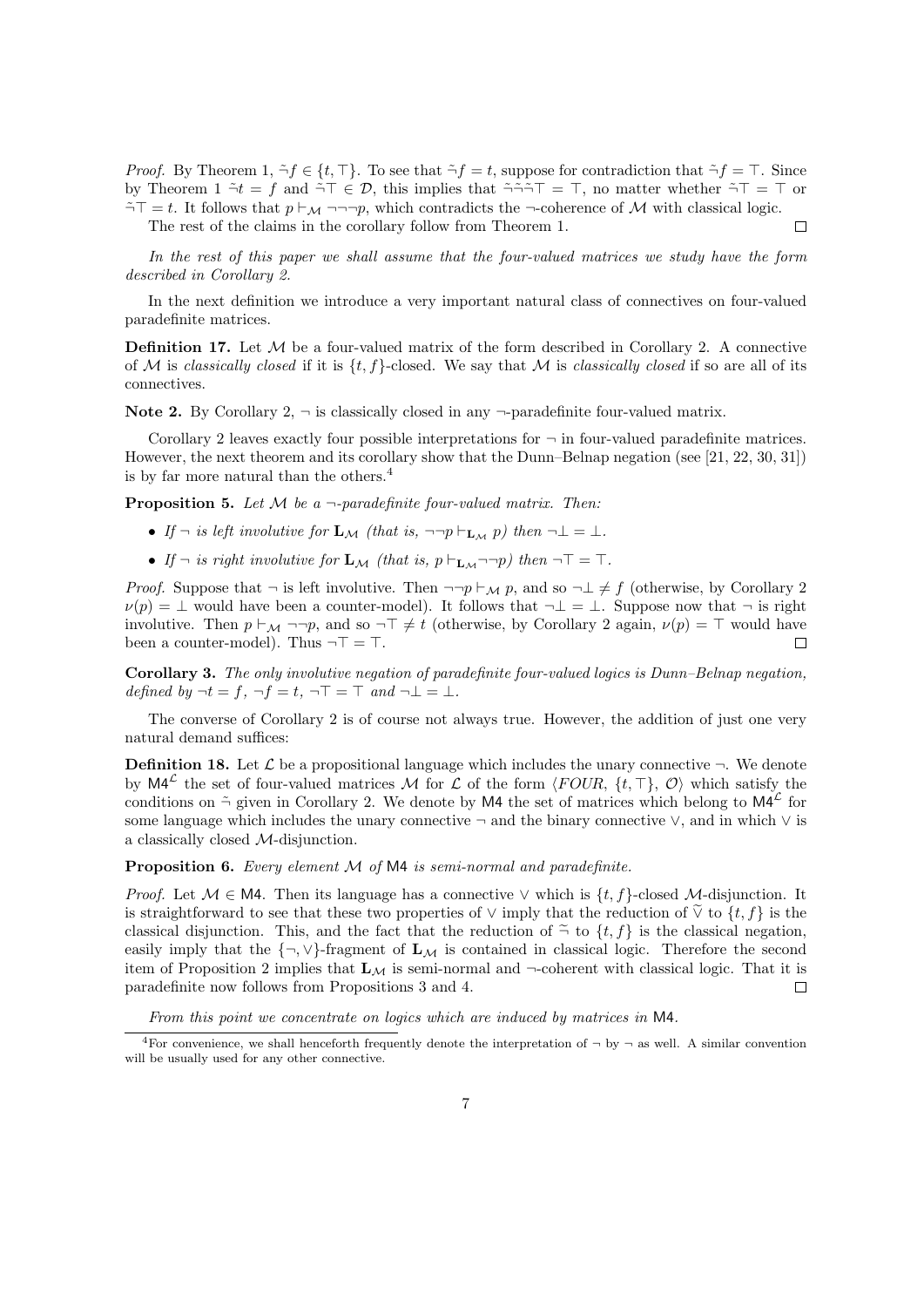## 5 Dunn–Belnap's Basic Matrix  $FOWR$

#### 5.1 *FOUR* and Its Motivation

By the definition of M4, the first step in constructing useful elements of it is to choose the interpretations of ¬ and ∨. For doing so the best motivation we know was given by Belnap in [21, 22], where he suggested a four-valued framework for collecting and processing information.<sup>5</sup> In Belnap's framework (which was later generalized in [15, 17]) there is a set of sources, each one of them can indicate that an atom p is true (i.e., it assigns p the truth-value 1), false (i.e., it assigns p the truth-value 0), or that it has no knowledge about p. In turn, a mediator assigns to an atomic formula p a subset  $d(p)$ of  $\{0, 1\}$  as follows:  $1 \in d(p)$  iff some source claims that p is true, and  $0 \in d(p)$  iff some source claims that p is false. The mediator's evaluation of complex formulas over  $\{\neg, \vee\}$  is then derived as follows:

 $0 \in d(\neg \varphi)$  iff  $1 \in d(\varphi)$  $1 \in d(\neg \varphi)$  iff  $0 \in d(\varphi)$  $1 \in d(\varphi \vee \psi)$  iff  $1 \in d(\varphi)$  or  $1 \in d(\psi)$  $0 \in d(\varphi \vee \psi)$  iff  $0 \in d(\varphi)$  and  $0 \in d(\psi)$ 

In this model,  $d(\varphi) = \{0,1\}$  means that  $\varphi$  is known to be true and also known to be false (i.e., the information about  $\varphi$  is inconsistent),  $d(\varphi) = \{1\}$  means that  $\varphi$  is only known to be true, while  $d(\varphi) = \{0\}$  means that  $\varphi$  is only known to be false. Finally,  $d(\varphi) = \emptyset$  means that there is no information about  $\varphi$ . This observation leads to the following identification of the four truth-values used in M4 with the subsets of  $\{0, 1\}$ :  $t = \{1\}$ ,  $f = \{0\}$ ,  $\top = \{0, 1\}$ ,  $\bot = \emptyset$ . Accordingly, the truth tables for  $\neg$  and  $\vee$  that the above principles lead to are the following (where the connective  $\wedge$  is defined by:  $\varphi \wedge \psi =_{Df} \neg(\neg \varphi \vee \neg \psi)$ :

| $\tilde{\vee}$ $\begin{array}{ccc} t & f & \top & \bot \end{array}$ |  |                                                                                                         |  | $\tilde{\wedge}$ $\begin{array}{ccc} t & f & \top & \bot \end{array}$ |  |  | $\tilde{\neg}$     |  |
|---------------------------------------------------------------------|--|---------------------------------------------------------------------------------------------------------|--|-----------------------------------------------------------------------|--|--|--------------------|--|
|                                                                     |  | $t \mid t \mid t \mid t \mid t \mid t$                                                                  |  | $t$ $t$ $f$ $\top$ $\bot$                                             |  |  | $\boxed{t \mid f}$ |  |
|                                                                     |  | $\frac{f}{\top}\left[\begin{array}{cccc} t & f & \top & \bot \\ t & \top & \top & t \end{array}\right]$ |  | $f \mid f \mid f \mid f \mid f$                                       |  |  | $f \mid t$         |  |
|                                                                     |  |                                                                                                         |  | T   T f T f                                                           |  |  | TIT                |  |
|                                                                     |  | $\perp$ $\perp$ $t$ $\perp$                                                                             |  | $\perp$ $\perp$ f f $\perp$                                           |  |  | $\perp$ $\perp$    |  |

**Definition 19.** The *Dunn–Belnap basic matrix* for the language  $\mathcal{L}_{\text{FOUR}} = \{\neg, \vee, \wedge\}$  (or just  $\{\neg, \vee\}$ ) is the matrix  $\mathcal{FOUR} = \langle V, \mathcal{D}, \mathcal{O} \rangle$ , where  $V = \text{FOUR}, \mathcal{D} = \{t, \top\}$ , and the interpretations of the connectives are given by the truth tables above.

**Proposition 7.** Let M be an extension of  $\text{FOUR}$ . Then  $\vee$  is an M-disjunction and  $\wedge$  is an Mconjunction. In particular:  $M \in M4$ , and  $L_M$  is semi-normal and paradefinite.

Proof. This easily follows from the definitions, Corollary 1, and Proposition 6.

 $\Box$ 

A common way of defining and understanding the disjunction, conjunction and negation of  $FOWR$ is with respect to the partial order  $\leq_t$  on  $FOUR$ , in which t is the maximal element, f is the minimal element, and  $\top, \bot$  are intermediate  $\leq_t$ -incomparable elements. This order may be intuitively understood as reflecting differences in the amount of *truth* that each element exhibits. Here,  $\tilde{\wedge}$  and  $\tilde{\vee}$  are the meet and the join (respectively) of  $\leq_t$ , and  $\tilde{\neg}$  is order reversing with respect to  $\leq_t$ . Note that this interpretation of  $\neg$  coincides with that of the unique involutive negation of paradefinite four-valued logics given in Corollary 3.

<sup>&</sup>lt;sup>5</sup>The corresponding lattice  $\mathcal{FOUR}$  which is described below was first introduced by Dunn in [30] (see also [31]) following an observation of Smiley (see [1]).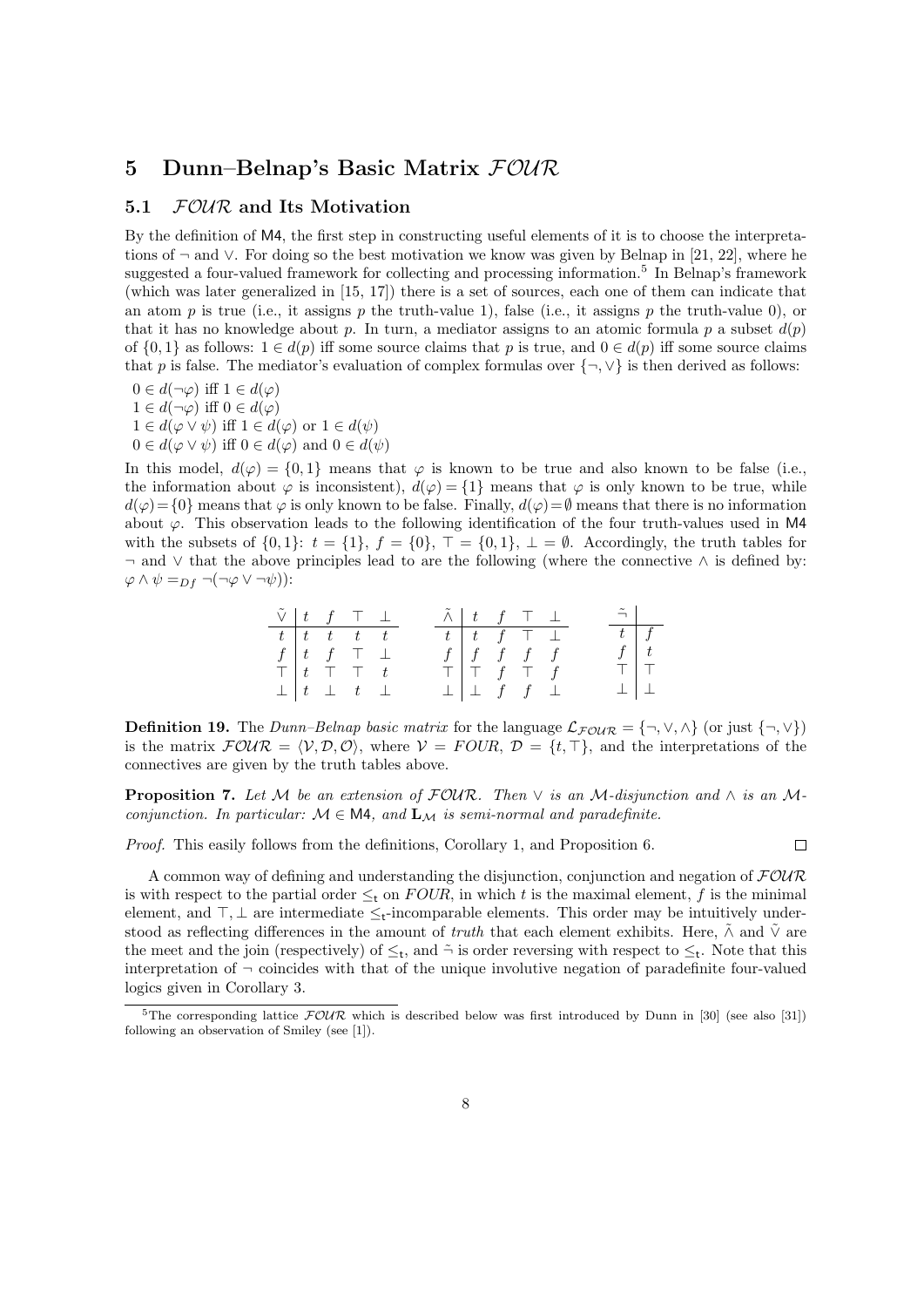Note 3. Another, dual representation of  $FOWR$  uses pairs from  $\{1,0\} \times \{1,0\}$ . Given such a pair  $\langle a, b \rangle$ , the first component intuitively represents the information about the truth of a formula, and the second one represents the information about its falsity. According to this representation, we have that  $t = \langle 1, 0 \rangle$ ,  $f = \langle 0, 1 \rangle$ ,  $\top = \langle 1, 1 \rangle$ ,  $\bot = \langle 0, 0 \rangle$ ,  $\langle a_1, b_1 \rangle \vee \langle a_2, b_2 \rangle = \langle max(a_1, b_1), min(a_2, b_2) \rangle$ ,  $\langle a_1, b_1 \rangle \wedge \langle a_2, b_2 \rangle = \langle min(a_1, b_1), max(a_2, b_2) \rangle$ , and  $\neg \langle a, b \rangle = \langle b, a \rangle$ . This representation is useful for a number of applications (see, e.g., [2, 10, 16, 34]).

#### 5.2 Other useful connectives

As Theorem 2 and Note 5 below show, the language of  $F\mathcal{OUR}$  is rather limited, even if we add to it propositional constants for the two classical truth-values. Therefore, we introduce below several other useful and natural connectives on  $FOUR$  that (by Theorem 2) cannot be defined in the language of FOUR:

• For characterizing the expressive power of the languages of  $FOUR$  it is convenient to order the truth-values in the partial order  $\leq_{k}$  that intuitively reflects differences in the amount of knowledge (or information) that the truth values convey. According to this relation  $\top$  is the maximal element,  $\bot$  is the minimal element, and t, f are intermediate  $\leq_{k}$ -incomparable elements.

Together, the lattices  $\langle FOUR, \leq t \rangle$  and  $\langle FOUR, \leq t \rangle$  form a single four-valued structure (denoted again by  $FOUR$ ), known as Belnap's *bilattice* ([21, 22]), which is represented in the double-Hasse diagram of Figure 1.



Figure 1: The bilattice  $FOWR$ 

Following Fitting's notations (see [33]), we shall denote the join and the meet of  $\leq_k$  by  $\oplus$  and ⊗ (respectively). The  $\leq_k$ -reversing function on FOUR which is dual to  $\tilde{\neg}$  is called *confla*tion [33], and the corresponding connective is usually denoted by −. The truth tables of these  $\leq_{k}$ -connectives are given below.

| $\tilde{\oplus}$ $\begin{array}{ccc} t & f & \top & \bot \end{array}$ |  |                                                                     |  |  | $\tilde{\otimes}$ $t$ $f$ $\top$ $\bot$ |  | $\left  \tilde{-} \right $ |             |
|-----------------------------------------------------------------------|--|---------------------------------------------------------------------|--|--|-----------------------------------------|--|----------------------------|-------------|
|                                                                       |  | $t$   $t$   $\top$   $\top$                                         |  |  | $t$ $t$ $\perp$ $t$ $\perp$             |  | $t \mid t$                 |             |
| $f \mid \top$ $f \mid \top$ $f$                                       |  |                                                                     |  |  | $f \perp f f \perp$                     |  |                            | $f \mid f$  |
|                                                                       |  | $T   T T T T T$                                                     |  |  | $\top$ $t$ $f$ $\top$ $\bot$            |  | $T \perp$                  |             |
|                                                                       |  | $\perp \begin{array}{cccc} \mid & t & f & \top & \perp \end{array}$ |  |  | $\top$ $\top$ $\top$ $\top$ $\top$      |  |                            | $\perp$   T |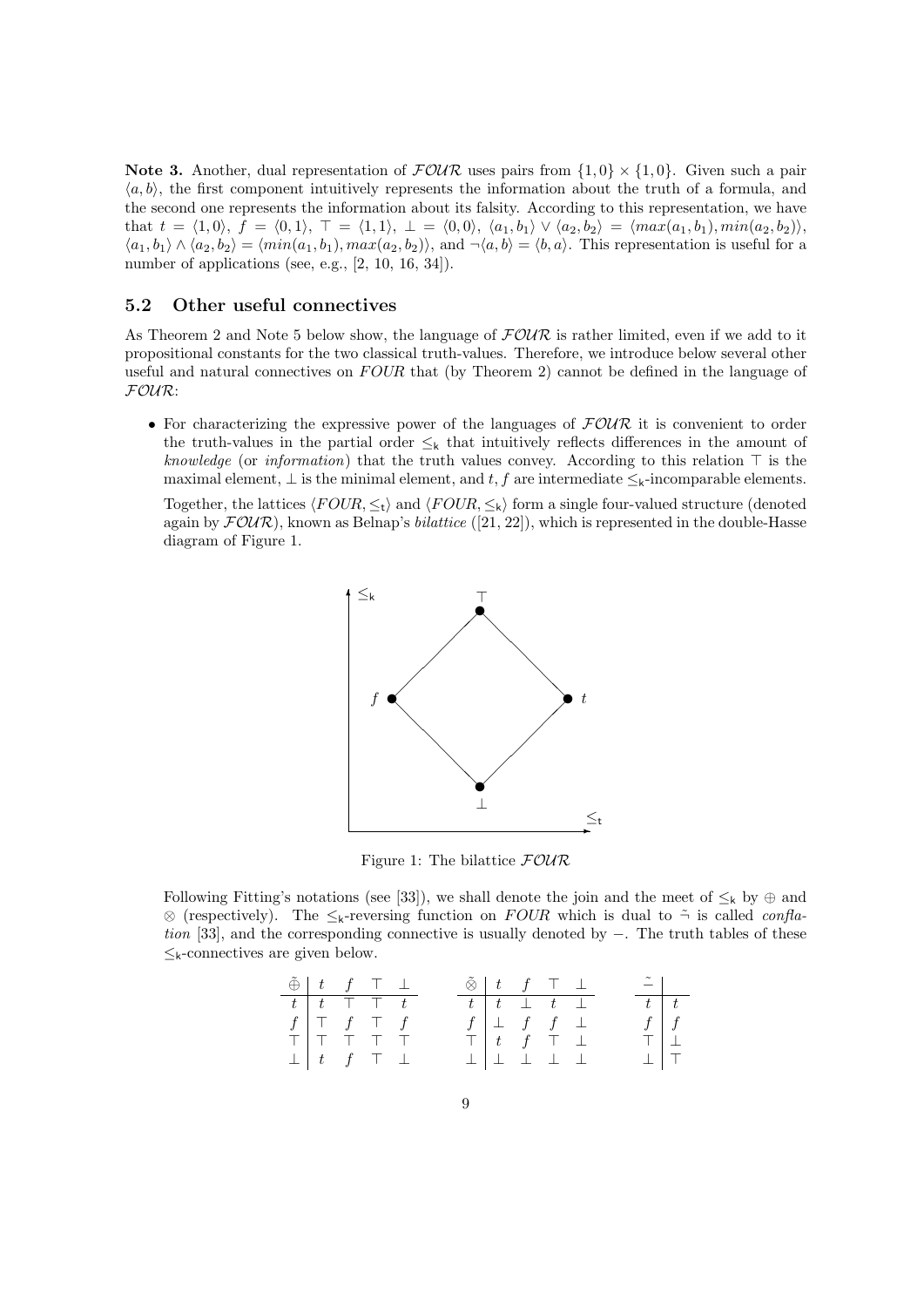Again, in what follows we shall sometimes omit the tilde sign when referring to the interpretations of the connectives defined above.

• By Proposition 12 below, the logic  $\mathbf{L}_{\mathcal{F}\mathcal{O}\mathcal{U}\mathcal{R}}$  of  $\mathcal{F}\mathcal{O}\mathcal{U}\mathcal{R}$  is not normal, since no implication connective is available in it. To overcome this problem, the most natural and useful choice (especially for the proof systems we introduce later in this paper) is the following connective (from  $[4, 13]$ ), which is an  $M$ -implication for every element of  $M4$  in which it is definable:

$$
a \tilde{\supset} b = \begin{cases} b & \text{if } a \in \{t, \top\}, \\ t & \text{if } a \in \{f, \bot\}. \end{cases}
$$

• Another group of connectives that it is natural to introduce in the present context are propositional constants for the four truth-values of  $FOWR$ . We denote by t, f, c (contradictory) and u (unknown) the propositional constants to be interpreted, respectively, by the truth-values  $t, f, \top$ , and  $\perp$  (thus, for instance,  $\forall \nu \in \Lambda_{\mathcal{M}} \nu(c) = \top$ ).

Note 4. Belnap's four-elements structure  $FOUR$ , shown in Figure 1, may be viewed as a particular case of general algebraic structures called bilattices [42]. In bilattices the elements are simultaneously organized in two partial orders  $\langle V, \leq_t \rangle$  and  $\langle V, \leq_k \rangle$  that may have the same intuitive meanings as in the four-valued case. The resulting structures have been used by Ginsberg, Fitting, and others, for providing a unified platform for a diversity of applications in AI, semantics for logic programming, and so forth. We refer to [5, 35, 36, 39, 41, 42, 46] for some surveys on bilattices and further references.

### 5.3 The expressive power of  $\mathcal{L}_{FOMR}$

For investigating the logic induced by  $FOUR$  and determine the expressive power of its language we need some definitions and propositions.

**Definition 20.** Let  $M \in \mathsf{M}4$  and let  $\psi$  be a formula such that  $\mathsf{Atoms}(\psi) \subseteq \{P_1, \ldots, P_n\}.$ 

- We denote by  $F_{\psi}^{n}$  the function from  $FOUR^n$  to  $FOUR$  such that for every  $a_1, \ldots, a_n \in FOUR$ :  $F_{\psi}^n(a_1,\ldots,a_n) = \nu(\psi)$ , where  $\nu$  is any four-valued valuation such that  $\nu(P_i) = a_i$  for  $1 \leq i \leq n$ .
- For  $n > 0$ , a function  $g: FOUR^n \to FOUR$  is represented in M by  $\psi$  if  $g = F^n_{\psi}$ . A function  $g : \text{FOUR}^0 \to \text{FOUR}$  (i.e., an element g of  $\text{FOUR}$ ) is represented in M by a formula  $\phi$  such that Atoms( $\phi$ )  $\subseteq$  {P<sub>1</sub>}, if  $F^1_{\phi}(a) = g$  for every  $a \in FOUR$ . A function  $g : FOUR^n \rightarrow FOUR$  $(n \geq 0)$  is representable in M iff there is some formula of  $\mathcal{L}_{\mathcal{M}}$  that represents it in  $\mathcal{M}$ .<sup>6</sup>
- $\mathcal L$  is functionally complete in M if every function from  $FOUR^n$  to  $FOUR$  is representable in M by some formula in  $\mathcal{L}$ .
- The subset  $S_{\psi}^n$  of  $FOUR^n$  that is *characterized* in M by  $\psi$  is defined as follows:

$$
S_{\psi}^{n} = \{ (a_1, a_2, \dots, a_n) \in FOUR^{n} \mid F_{\psi}^{n}(a_1, a_2, \dots, a_n) \in \{t, \top\} \}.
$$

A subset  $C \subseteq \text{FOUR}^n$  is *characterizable* in M iff there exists a formula  $\psi$  of  $\mathcal{L}_M$  such that  $C=S_{\psi}^n$ .

**Lemma 1.** For  $M \in M4$  it holds that

1.  $\bigcup_{i=1}^{k} S_{\psi_i}^n = S_{\psi_1 \vee \psi_2 \vee \cdots \vee \psi_k}^n$ , and

 $6$ As usual, propositional constants (i.e., 0-ary connectives) are identified with constant unary functions.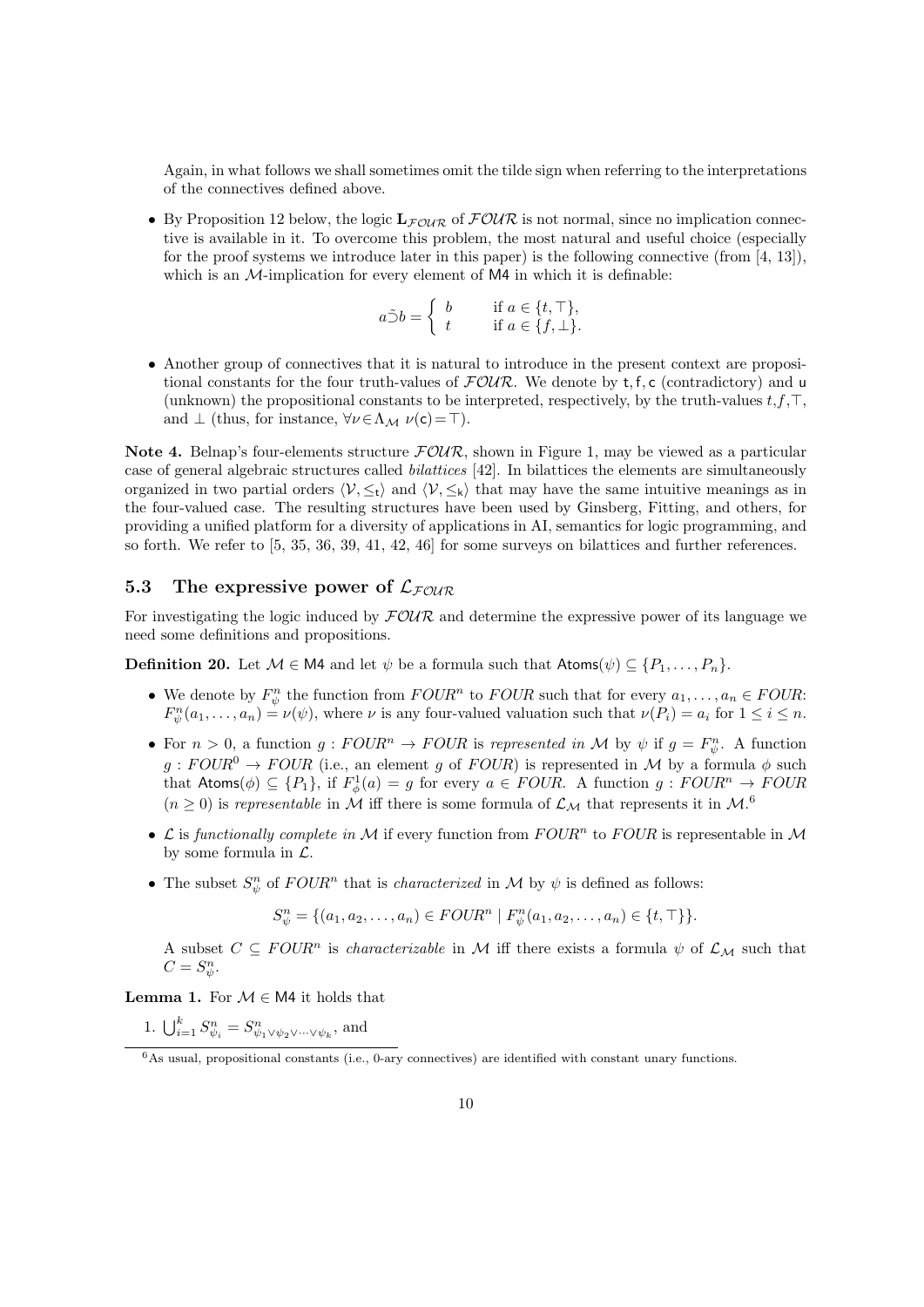2.  $\bigcap_{i=1}^k S_{\psi_i}^n = S_{\psi_1 \wedge \psi_2 \wedge \cdots \wedge \psi_k}$ 

*Proof.* Follows from the fact that for such an  $M$ ,  $\vee$  is an M-disjunction and  $\wedge$  is an M-conjunction (see Proposition 7).  $\Box$ 

**Definition 21.** A subset S of  $FOUR^n$  is called a *cone* if  $\vec{y} \in S$  whenever  $\vec{y} \geq_k \vec{x}$  (i.e.  $y_i \geq_k x_i$  for every  $1 \leq i \leq n$ ,  $\vec{y} \in FOUR^n$ , and  $\vec{x} \in \mathcal{S}$ . If  $S = FOUR^n$  then the cone is called trivial.

**Proposition 8.** Every non-trivial and non-empty cone S in  $FOUR<sup>n</sup>$  can be characterized by a formula  $\psi_S$  in  $\{\neg, \vee, \wedge\}.$ 

*Proof.* It is easy to see that given  $\vec{a} \in FOUR^n$  such that  $\vec{a} \neq \vec{\perp}$ , the set  $\{\vec{x} \in FOUR^n \mid \vec{x} \geq_k \vec{a}\}$  is characterized by  $\psi_{i_1} \wedge \psi_{i_2} \wedge \cdots \wedge \psi_{i_l}$ , where  $\{i_1, \ldots, i_l\} = \{i \mid 1 \le i \le n, a_i \ne \bot\}$  and for  $i \in \{i_1, \ldots, i_l\}$ :

$$
\psi_i = \begin{cases} P_i \wedge \neg P_i & \text{if } a_i = \top \\ P_i & \text{if } a_i = t \\ \neg P_i & \text{if } a_i = f \end{cases}
$$

Now, assume that S is a non-trivial and non-empty cone in  $FOUR^n$ . Then  $\vec{\top} \in \mathcal{S}$ , and  $\vec{\bot} \notin \mathcal{S}$ . Hence S is the union of the non-empty set of all the subsets of  $FOUR^n$  of the form  $\{\vec{x} \in FOUR^n \mid \vec{x} \geq_k \vec{a}\}\,$ where  $\vec{a} \in \mathcal{S}$ , and  $\vec{a} \neq \vec{\perp}$ . Hence the claim follows from what we have just shown, and Lemma 1.  $\square$ 

**Definition 22.** A function  $f : FOUR^n \rightarrow FOUR$  is monotonic if  $f(a_1, \ldots, a_n) \leq_k f(b_1, \ldots, b_n)$ whenever  $a_i \leq_k b_i$  for  $1 \leq i \leq n$  (i.e., if it is  $\leq_k$ -monotonic).

Notation 1. Let  $g:FOUR^n \to FOUR$ . Denote:

$$
g_t = \{ \vec{x} \in FOUR^n \mid g(\vec{x}) \geq_k t \}
$$

$$
g_f = \{ \vec{x} \in FOUR^n \mid g(\vec{x}) \geq_k f \}
$$

**Theorem 2.** A function  $g : FOUR^n \to FOUR$  is representable in  $\{\neg, \vee, \wedge\}$  (or just in  $\{\neg, \vee\}$ ) iff it satisfies the following conditions:

- 1. It is monotonic.
- 2. It commutes with conflation, i.e.  $g(-a_1, \ldots, -a_n) = -g(a_1, \ldots, a_n)$  for every  $a_1, \ldots, a_n \in$ FOUR.
- 3. It is  $\{\top\}$ -closed, i.e.,  $q(\top, \ldots, \top) = \top$ .

Proof. It is easy to verify that the three conditions are preserved under compositions of functions, and that  $\tilde{\neg}$ ,  $\tilde{\vee}$ , and  $\tilde{\wedge}$  satisfy all of the three. It follows that every function which is representable in  $\{\neg, \vee, \wedge\}$  satisfies the three conditions.

For the converse, assume that  $g : FOUR^n \rightarrow FOUR$  satisfies the three conditions of the theorem. Then  $g(\top, \ldots, \top) = \top$ , and so  $g(\bot, \ldots, \bot) = \bot$ , because g commutes with conflation. These two equations and the monotonicity of g imply that  $g_t$  is a non-trivial and non-empty cone. It follows by Proposition 8 that  $g_t$  is characterized by some formula  $\psi_t^g$  in the language  $\{\neg, \vee, \wedge\}$ . This means that for every  $\vec{a} \in FOUR^n$  we have:

$$
(*)\quad g(\vec{a})\in\{t,\top\}\quad \text{iff}\quad F^{n}_{\psi^g_t}(\vec{a})\in\{t,\top\}
$$

Now we show that actually  $F_{\psi_t^g}^n = g$ .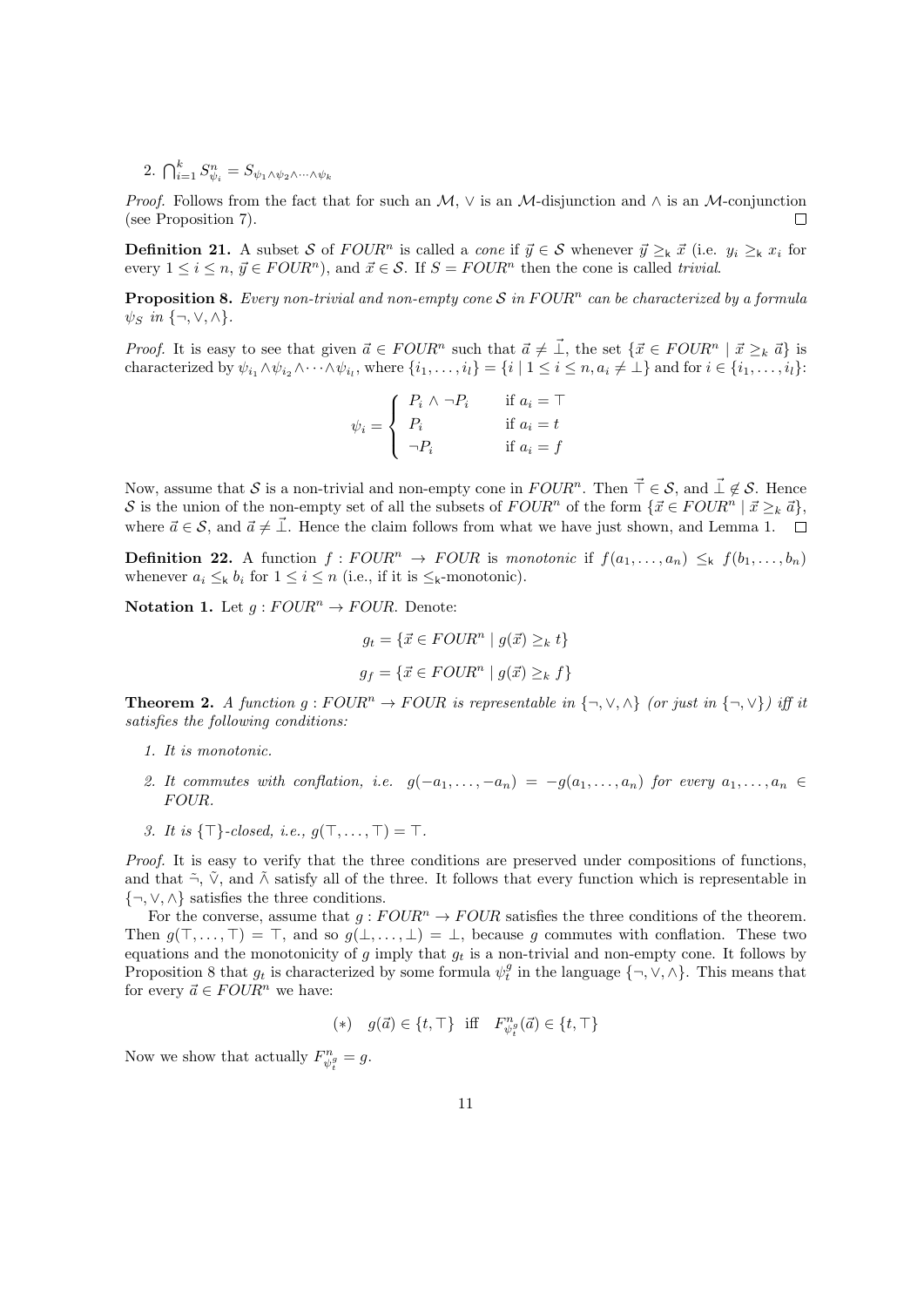- Let  $g(a_1,\ldots,a_n) = \top$ . Then  $g(-a_1,\ldots,-a_n) = \bot$ . By (\*) it follows that  $F_{\psi_i^g}^n(a_1,\ldots,a_n) \in$  $\{t, \top\}$  and  $F_{\psi_i^g}^n(-a_1, \ldots, -a_n) \in \{f, \bot\}$ . Since  $F_{\psi_i^g}^n$  commutes with conflation by the direction we have already proved, this is possible only if  $F_{\psi_i^g}^{n_g}(a_1,\ldots,a_n) = \top$  too.
- Let  $g(a_1,\ldots,a_n) = t$ . Then  $g(-a_1,\ldots,-a_n) = t$ . By (\*) it follows that  $F_{\psi_t^g}^n(a_1,\ldots,a_n) \in$  $\{t, \top\}$  and  $F_{\psi_t^g}^n(-a_1, \ldots, -a_n) \in \{t, \top\}$ . Since  $F_{\psi_t^g}^n$  commutes with conflation, necessarily  $F_{\psi_t^g}^n(a_1, ..., a_n) = t$  too.
- Let  $g(a_1,\ldots,a_n) = f$ . Then  $g(-a_1,\ldots,-a_n) = f$ . By (\*) it follows that  $F_{\psi_t^g}^n(a_1,\ldots,a_n) \in$  $\{f, \perp\}$  and  $F_{\psi_t^g}^n(-a_1, \ldots, -a_n) \in \{f, \perp\}$ . Since  $F_{\psi_t^g}^n$  commutes with conflation, necessarily  $F_{\psi_t^g}^n(a_1, ..., a_n) = f$  too.
- Let  $g(a_1,\ldots,a_n) = \bot$ . Then  $g(-a_1,\ldots,-a_n) = \top$ . By (\*) it follows that  $F_{\psi_i^g}^n(a_1,\ldots,a_n) \in$  $\{f, \perp\}$  and  $F_{\psi_t^g}^n(-a_1, \ldots, -a_n) \in \{t, \top\}$ . Since  $F_{\psi_t^g}^n$  commutes with conflation, necessarily  $F_{\psi_t^g}^n(a_1,\ldots,a_n) = \perp \text{ too.}$

 $\Box$ 

 $\Box$ 

It follows that indeed  $F_{\psi_t^g}^n = g$ , and so  $\psi_t^g$  represents g.

Note 5. It is not difficult to check that the constant functions  $\lambda \vec{a}.t$  and  $\lambda \vec{a}.f$  are the only functions from  $FOUR<sup>n</sup>$  to  $FOUR$  which satisfy the first two conditions given in Theorem 2 but not the third. It follows that every function from  $FOUR<sup>n</sup>$  to  $FOUR$  which is monotonic and commute with conflation is representable in  $\{\neg, \vee, \wedge, f\}.$ 

Proposition 9. In addition to the properties listed in Theorem 2, every function which is representable *in*  ${¬, ∨, ∧}$  *is also*:

- 1.  $\{t, f, \top\}$ -closed.
- 2.  $\{t, f, \perp\}$ -closed.
- 3.  $\{t, f\}$ -closed (i.e., classically closed).
- $4. \{\perp\}$ -closed.

Proof. Obvious from Theorem 2 (and can easily be shown directly).

Note 6. The properties listed in Proposition 9 do not suffice for replacing the second condition given in Theorem 2 (i.e. commuting with conflation). Indeed, the following function  $g$  is monotonic,  $\{t, f, \top\}$ -closed,  $\{t, f, \bot\}$ -closed,  $\{t, f\}$ -closed,  $\{\top\}$ -closed, and  $\{\bot\}$ -closed. Yet it does not always commute with conflation (thus  $g(\top, \bot) = \top$ , but  $g(\bot, \top) \neq \bot$ ).

$$
g(x,y) = \begin{cases} \top & \text{if } x = \top \text{ or } y = \top \\ \bot & \text{if } x = y = \bot \\ t & \text{otherwise} \end{cases}
$$

From Proposition 6 we get as a special case the following theorem:

**Theorem 3.** The logic  $\mathbf{L}_{FOUR}$  is paradefinite and semi-normal.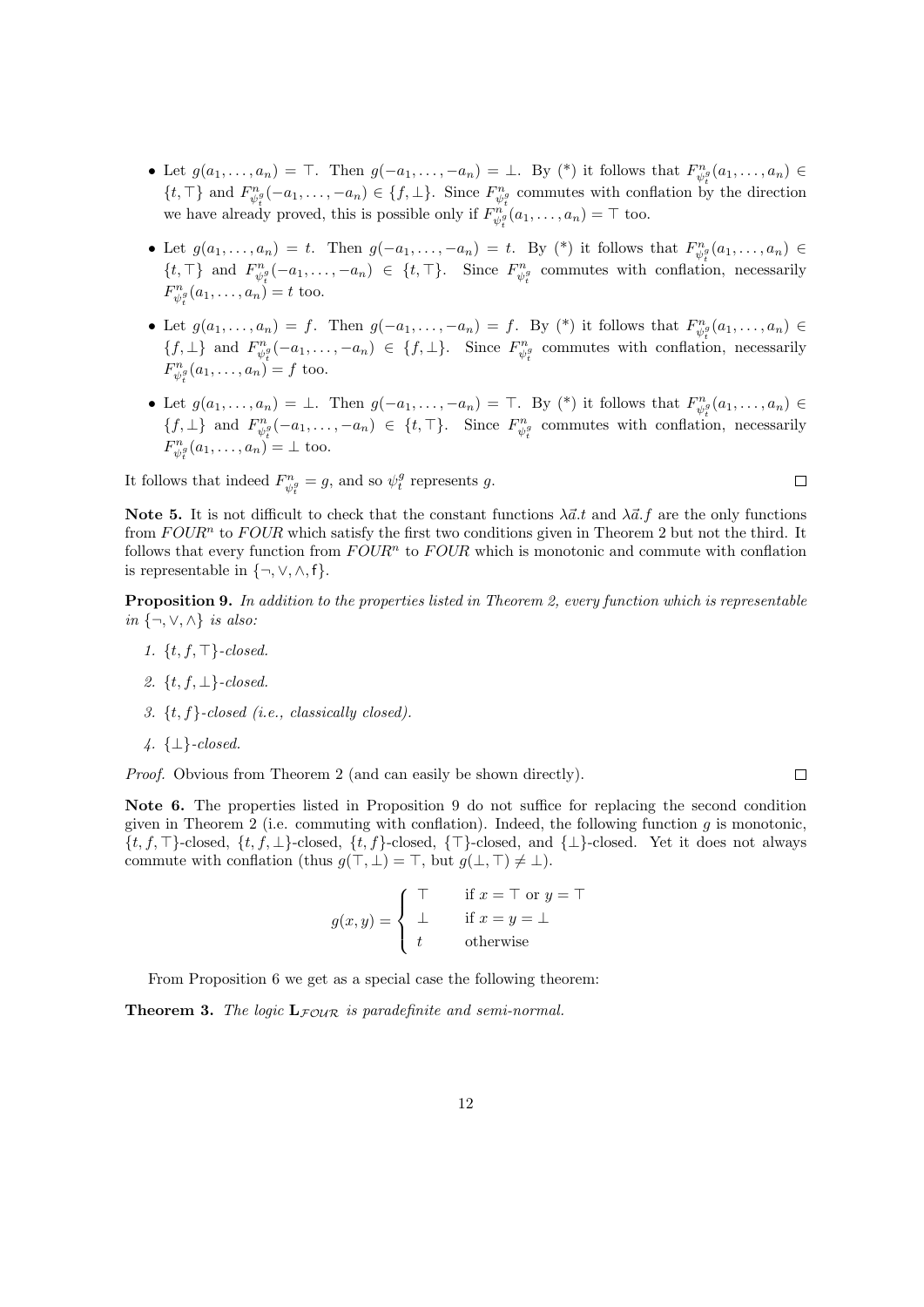## 6 Important Expansions of  $F\mathcal{O}\mathcal{U}\mathcal{R}$

In the rest of the paper we shall denote by **4Basic** the logic  $\mathbf{L}_{FQUR}$ , induced by the Dunn–Belnap's matrix  $F\text{OUR}$ . As noted before, this logic has some appealing applications for AI, and desirable properties like being semi-normal and paradefinite (Theorem 3). However, 4Basic also has some serious drawbacks, like not being normal (see Proposition 12), and the one described next.

Proposition 10. The logic 4Basic is not maximally paraconsistent (Definition 16).

Proof. The first item in Proposition 9 easily implies that Asenjo–Priest's three-valued paraconsistent logic LP [11, 47, 48] (see also [6]) is an extension of **4Basic**. Since  $\neg \varphi \lor \varphi$  is valid in LP, it follows that one can add this schema to 4Basic and get by this a proper extension of the latter which is still paraconsistent.<sup>7</sup>  $\Box$ 

To overcome the drawbacks of 4Basic we consider in the rest of this section some important expansions of  $FOWR$  which are obtained by using the connectives defined in Section 5.2.

#### 6.1 A Maximal Expansion

First, we consider expansions of the matrix  $\mathcal{FOUR}$  in which all the operations on  $FOUR = \{t, f, \top, \bot\}$ are definable. We show, in particular, that the set of connectives we use (and actually a proper subset of it) suffices for determining any operation on FOUR.

**Definition 23.** Let  $\mathcal{L}_{All} = \{\neg, \vee, \wedge, \neg, \oplus, \otimes, \supset, f, t, c, u\}$ . The matrix  $\mathcal{M}_{All}$  is the expansion of  $\mathcal{FOUR}$ to  $\mathcal{L}_{All}$ . The logic that is induced by  $\mathcal{M}_{All}$  is denoted by **4All** (or, as before,  $\mathbf{L}_{\mathcal{M}_{All}}$ ).

To show the functionally completeness for  $FOUR$  of different fragments of  $\mathcal{L}_{All}$ , we first need the following lemma:

**Lemma 2.** Let  $\{\neg, \vee, \wedge, \mathsf{c}, \mathsf{u}\} \subseteq \mathcal{L} \subseteq \mathcal{L}_{All}$ , and let  $g:FOUR^n \rightarrow FOUR$ . Assume that  $g_t$  and  $g_f$ (Notation 1) are characterized by formulas in  $\mathcal{L}$ . Then g itself is representable in  $\mathcal{L}$ .

*Proof.* Suppose that  $g_t$  and  $g_f$  are characterized in  $\mathcal L$  by some formulas  $\psi_t^g$  and  $\psi_f^g$  (respectively). Let  $\psi = (\psi_i^g \wedge \mathsf{c}) \vee (\neg \psi_f^g \wedge \mathsf{u})$ . Then for every  $\vec{a} \in FOUR^n$ :

$$
(^*)\ F_{\psi}^n(\vec{a})=(F_{\psi_t^q}^n(\vec{a})\ \tilde{\land}\ \top)\ \tilde{\lor}\ (\tilde{\neg}F_{\psi_f^q}^n(\vec{a})\ \tilde{\land}\ \bot)
$$

Now we show that  $F_{\psi}^n(\vec{a}) = g(\vec{a})$  for every  $\vec{a} \in FOUR^n$ .

- Let  $g(\vec{a}) = \top$ . Then  $\vec{a} \in g_t$  and  $\vec{a} \in g_f$ . It follows that  $F_{\psi_t^g}^n(\vec{a}) \in {\top, t}$  and  $F_{\psi_f^g}^n(\vec{a}) \in {\top, t}$ . This and (\*) entail that  $F_{\psi}^n(\vec{a}) = \top$ .
- Let  $g(\vec{a}) = t$ . Then  $\vec{a} \in g_t$  and  $\vec{a} \notin g_f$ . It follows that  $F_{\psi_t^g}^n(\vec{a}) \in {\text{I},t}$  and  $F_{\psi_f^g}^n(\vec{a}) \in {\text{L},f}.$ This and (\*) entail that  $F_{\psi}^n(\vec{a}) = t$ .
- Let  $g(\vec{a}) = f$ . Then  $\vec{a} \notin g_t$  and  $\vec{a} \in g_f$ . It follows that  $F_{\psi_i^g}^n(\vec{a}) \in \{\perp, f\}$  and  $F_{\psi_f^g}^n(\vec{a}) \in \{\top, t\}$ . This and (\*) entail that  $F_{\psi}^n(\vec{a}) = f$ .
- Let  $g(\vec{a}) = \bot$ . Then  $\vec{a} \notin g_t$  and  $\vec{a} \notin g_f$ . It follows that  $F_{\psi_i^g}^n(\vec{a}) \in {\bot, f}$  and  $F_{\psi_j^g}^n(\vec{a}) \in {\bot, f}$ . This and (\*) entail that  $F_{\psi}^n(\vec{a}) = \perp$ .

<sup>&</sup>lt;sup>7</sup>Using e.g. the Gentzen-type systems for LP (as given in [6]) and **4Basic** (to be given later in this chapter) it is easy to see that by adding  $\neg \varphi \lor \varphi$  as an axiom to **4Basic** one actually gets LP.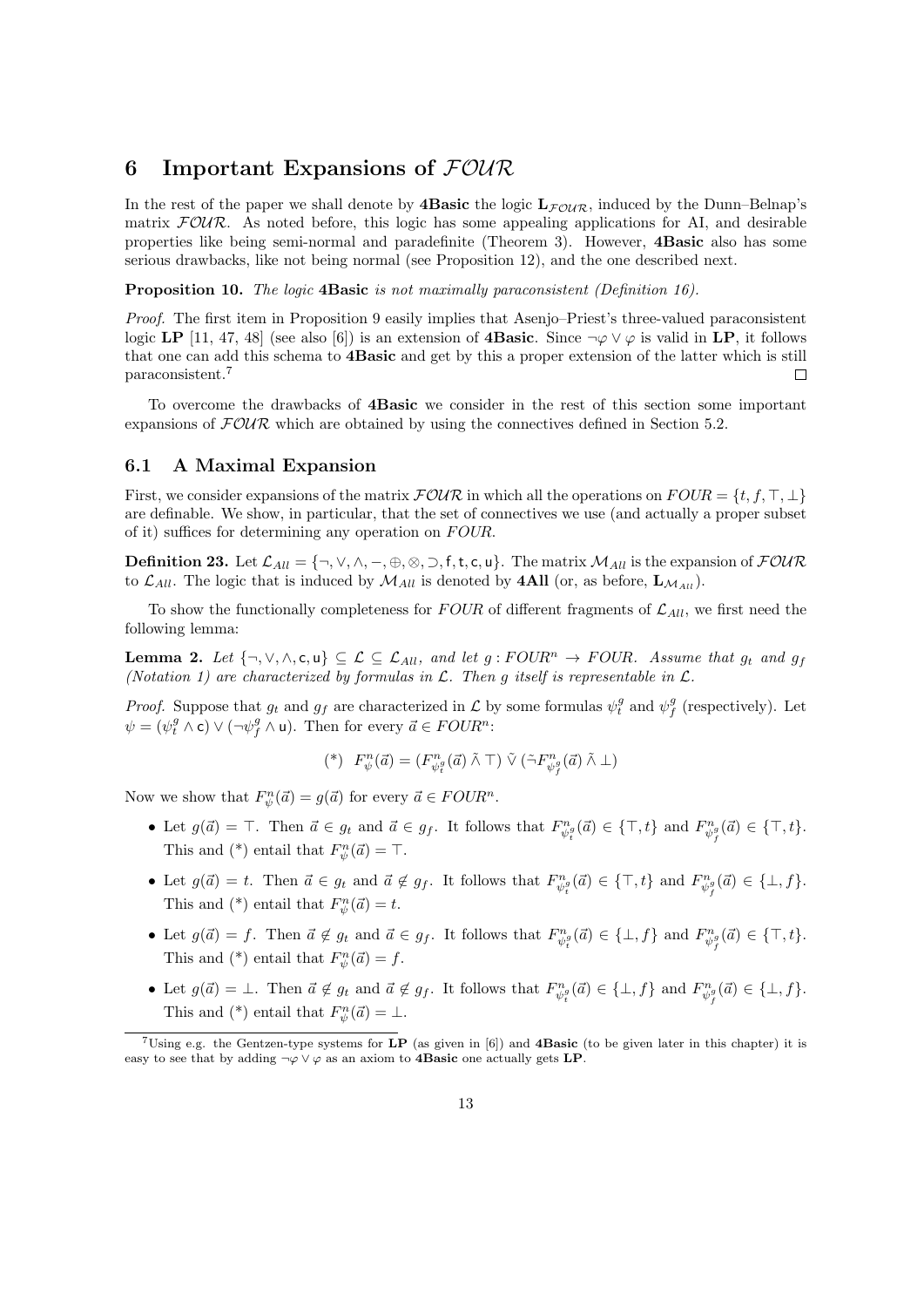We got that in all cases  $F_{\psi}^n(\vec{a}) = g(\vec{a})$ , and so  $\psi$  represents g in  $\mathcal{L}$ .

**Proposition 11.** Let S be a subset of FOUR<sup>n</sup>. Then:

- 1. S is characterizable by some formula in the language  $\{\neg, \vee, \wedge, \supset\}$  iff  $\{\top, \top, \ldots, \top\} \in S$ .
- 2. S is characterizable in  $\{\neg, \vee, \wedge, \supset, f\}.$

Proof. The necessity of the condition in Item 1 is easy. For the converse define:

$$
f_n = \neg (P_1 \supset P_1) \land \dots \land \neg (P_n \supset P_n)
$$

Then  $f_n$  has the following property:

$$
F^n_{\mathsf{f}_n}(\vec{a}) = \left\{ \begin{array}{ll} \top \qquad & \text{if $\vec{a} = \vec{\top}$} \\ f & \text{otherwise.} \end{array} \right.
$$

Let  $\vec{a} = \langle a_1, \ldots, a_n \rangle \in FOUR^n$ . Define, for every  $1 \leq i \leq n$ ,

$$
\psi_i^{\vec{a}} = \begin{cases}\nP_i \wedge \neg P_i & \text{if } a_i = \top \\
P_i \wedge (\neg P_i \supset f_n) & \text{if } a_i = t \\
\neg P_i \wedge (P_i \supset f_n) & \text{if } a_i = f \\
(\neg P_i \supset f_n) \wedge (P_i \supset f_n) & \text{if } a_i = \bot\n\end{cases}
$$

Using the second part of Lemma 1, it is easy to see that  $\psi^{\vec{a}} = \psi_1^{\vec{a}} \wedge \psi_2^{\vec{a}} \wedge \dots \psi_n^{\vec{a}}$  characterizes  $\{\vec{\top}, \vec{a}\}$ , where  $\vec{\top} = \langle \top, \top, \ldots, \top \rangle$ . Hence the proposition follows from the first part of Lemma 1.

To show the second item of the proposition all we need to change in the last proof is to use f instead of  $f_n$  in the definition of  $\psi_i^{\vec{a}}$ . After this change the ∧-conjunction of the new  $\psi_i^{\vec{a}}$ 's characterizes  ${\{\vec{a}\}}$  and not  ${\{\vec{T}, \vec{a}\}}$ . This suffices (using  $\vee$ ) for the characterization of every nonempty set. The empty set itself is characterized by f.  $\Box$ 

**Theorem 4.** The language of  $\{\neg, \vee, \wedge, \supset, \mathsf{c}, \mathsf{u}\}$  is functionally complete for FOUR.

*Proof.* Since f is defined in  $\{\neg, \vee, \wedge, \supset, \mathsf{c}, \mathsf{u}\}$  by the formula  $\mathsf{c} \wedge \mathsf{u}$ , this theorem is an immediate corollary of Lemma 2 and Proposition 11.  $\Box$ 

Corollary 4. The logic 4All as well as its  $\{\neg, \vee, \wedge, \supset, \mathsf{c}, \mathsf{u}\}$ -fragment contain  $\mathbf{L}_{\mathcal{M}}$  for every  $\mathcal{M} \in \mathsf{M}4$ .

Note 7. Since  $\bot = f \otimes \neg f$  while  $\top = f \oplus \neg f$ , the language of  $\{\neg, \vee, \wedge, \neg, \otimes, \oplus, f\}$  is also functionally complete for  $FOUR$ . The use of this language has a certain advantage of modularity over the use of  $\{\neg, \vee, \wedge, \supset, c, u\}$ , since it has been proved in [13] that if  $\Xi$  is a subset of  $\{\otimes, \oplus, f\}$ , then a function  $g : FOUR^n \to FOUR$  is representable in  $\{\neg, \wedge, \supset\} \cup \Xi$  iff it is S-closed for every  $S \in \{\{\top\}, \{t, f, \top\}, \{t, f, \bot\}\}\$ for which all the (functions that directly correspond to the) connectives in  $\Xi$  are *S*-closed. In other words:

**Theorem 5.** [4, 13] Let  $g:FOUR^n \to FOUR$ . Then:

- g is representable in  $\{\neg, \vee, \wedge, \supset\}$  iff it is  $\{\top\}$ -closed,  $\{t, f, \bot\}$ -closed, and  $\{t, f, \top\}$ -closed.
- g is representable in  $\{\neg, \vee, \wedge, \supset, f\}$  iff it is  $\{t, f, \perp\}$ -closed and  $\{t, f, \top\}$ -closed.
- g is representable in  ${\{\neg, \lor, \land, \supset, \oplus\}}$  iff it is  ${\{\top\}}\text{-closed}$  and  ${\{t, f, \top\}}\text{-closed}$ .
- g is representable in  ${\neg, \lor, \land, \neg, \otimes}$  iff it is  ${\top}$ -closed and  $\{t, f, \bot\}$ -closed.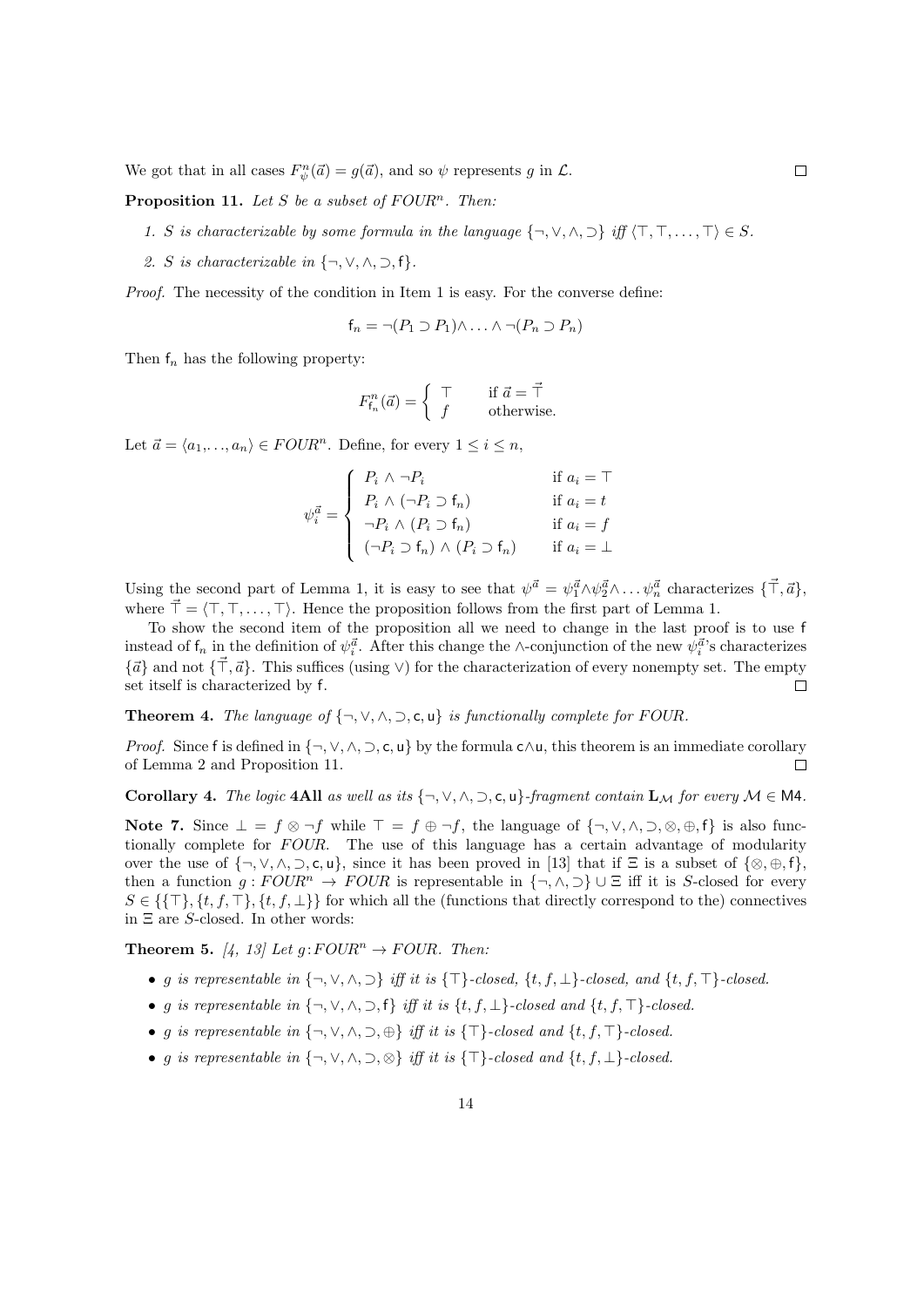- g is representable in  $\{\neg, \vee, \wedge, \supset, \otimes, f\}$  iff it is  $\{t, f, \perp\}$ -closed.
- g is representable in  $\{\neg, \vee, \wedge, \supset, \oplus, \otimes\}$  iff it is  $\{\top\}$ -closed.
- g is representable in  $\{\neg, \vee, \wedge, \supset, \oplus, f\}$  iff it is  $\{t, f, \top\}$ -closed.
- *g is representable in*  $\{\neg, \vee, \wedge, \neg, \oplus, \otimes, f\}.$

It is also worth noting that it is easy to find examples that show that the eight fragments in the theorem above are different from each other (see [4] and [13]).

Note that  $\mathcal{M}_{All}$ , like any other four-valued matrix where the  $\leq_k$ -meet ⊗, the  $\leq_k$ -join ⊕, or either of the the propositional constants c and u is definable in its language, is not  $\{t, f\}$ -closed (Indeed,  $a \oplus b \notin \{t, f\}$  and  $a \otimes b \notin \{t, f\}$  for any  $a \neq b \in \{t, f\}$ . This implies that **4All** is only  $\neg$ -coherent with classical logic but not  $\neg$ -included in it.

Theorem 6. The logic 4All is paradefinite and normal.

*Proof.* By Propositions 2, 6, 7, and the fact that  $\supset$  is an M-implication for every  $\mathcal{M} \in \mathsf{M4}$  that has it in its language.  $\Box$ 

Theorem 7. The logic 4All (unlike the logic 4Basic) is maximally paraconsistent.

Proof. The fact that every element in FOUR is representable in **4All** easily entails that this logic does not have any proper extension in its language. П

#### 6.2 A Maximal Monotonic Expansion

In [22] Belnap suggested to use the sources-mediator model described previously only for languages with monotonic interpretations of the connectives. The reason was to achieve stability in the sense that the arrival of new data from new sources does not change previous knowledge about truth and falsity. From Belnap's point of view an optimal language for information processing is therefore a language in which it is possible to represent *all* monotonic functions, and only monotonic functions. Next we show that not much should be added to the basic language of  $\{\neg, \vee, \wedge\}$  (or just  $\{\neg, \vee\}$ ) in order to obtain such a language.

**Definition 24.** Let  $\mathcal{L}_{Mon} = \{\neg, \vee, \wedge, \mathsf{c}, \mathsf{u}\}.$  We denote by  $\mathcal{M}_{Mon}$  the expansion of  $\mathcal{FOUR}$  to  $\mathcal{L}_{Mon}$ . The logic that is induced by  $\mathcal{M}_{Mon}$  is denoted by 4Mon.

**Theorem 8.** A function  $q:FOUR^n \to FOUR$  is representable in  $\mathcal{L}_{Mon}$  iff it is monotonic.

*Proof.* It is easy to see that every function which is representable in  $\mathcal{L}_{Mon}$  is monotonic. For the converse, assume that  $g:FOUR^n \to FOUR$  is monotonic. This implies that  $g_t$  and  $g_f$  are cones. Since the empty set is characterized by u, and  $FOUR<sup>n</sup>$  is characterized by c, it follows from Proposition 8 that  $g_t$  and  $g_f$  are characterizable in  $\mathcal{L}_{Mon}$ . Hence, g is representable in  $\mathcal{L}_{Mon}$  by Lemma 2.  $\Box$ 

Corollary 5. The logic 4Mon contains every logic which is induced by a matrix in M4 that employs only monotonic functions.

Theorem 9. The logic 4Mon is paradefinite, semi-normal, and maximally paraconsistent.

Proof. The proof of maximal paraconsistency is similar to that of Theorem 7. The other properties follow from Proposition 7. П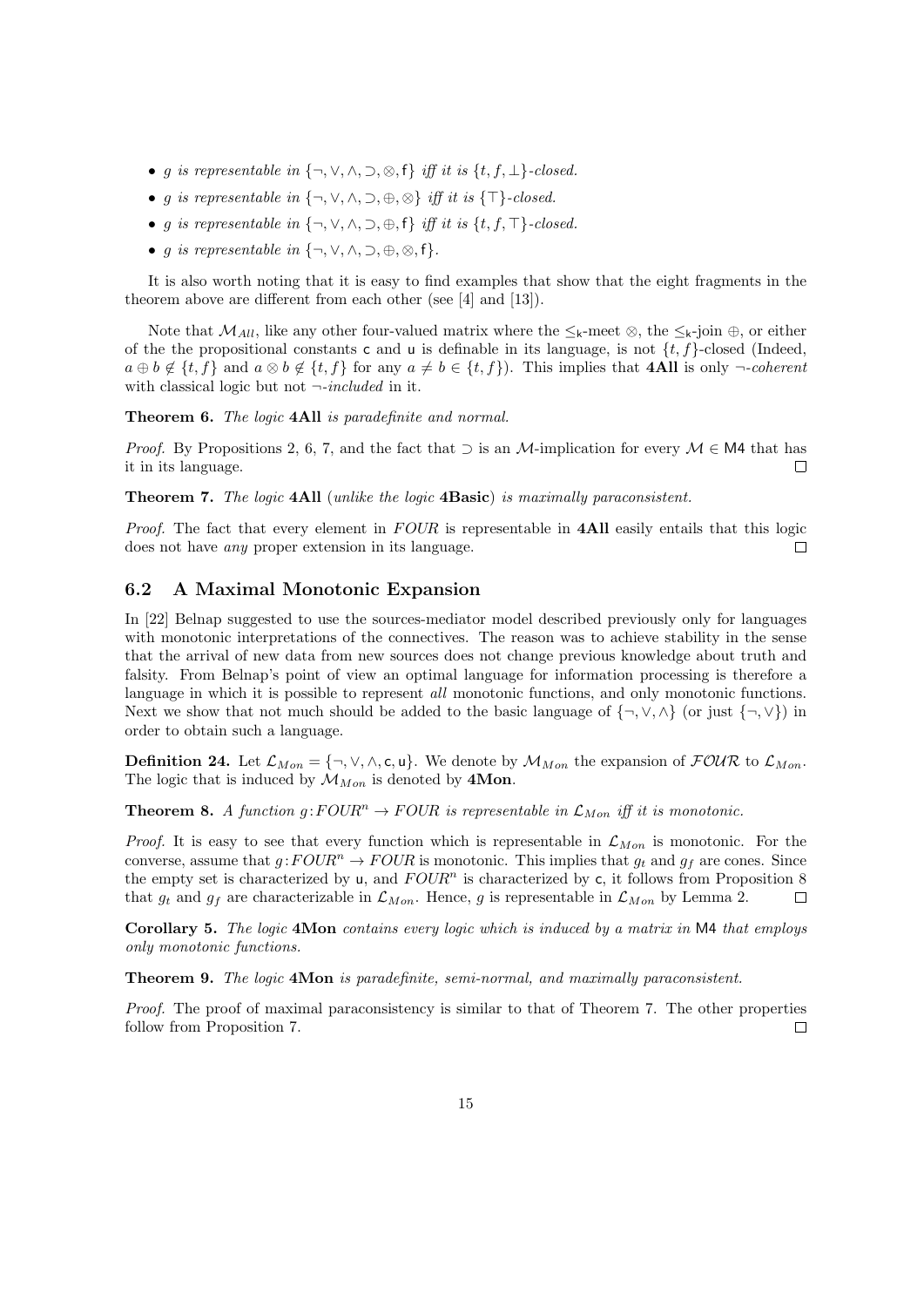Example 1. The operations  $\oplus$  and  $\otimes$  on  $\mathcal{FOUR}$  are monotonic. Hence they are representable in  $\mathcal{L}_{Mon}$ . Here are their simplest representations:

$$
a \oplus b = (a \wedge \mathsf{c}) \vee (b \wedge \mathsf{c}) \vee (a \wedge b)
$$

$$
a \otimes b = (a \wedge u) \vee (b \wedge u) \vee (a \wedge b)
$$

On the other hand, the connections given in Note 7 and Theorem 5 imply that the language of  $\{\neg, \vee, \wedge, \oplus, \otimes, f\}$  is also complete for the monotonic functions.

A serious drawback of 4Mon is that it is not normal — and neither is any of its fragments (like 4Basic). This is shown in the next proposition.

**Proposition 12.** Let  $M \in M$ 4, and suppose that all the connectives of M are monotonic. Then  $\mathbf{L}_M$ has no implication, and so it is not normal. In particular: **4Mon** and **4Basic** are not normal.

*Proof.* Suppose for contradiction that  $\supset$  is a definable implication for  $\mathbf{L}_{\mathcal{M}}$ . Then  $\supset$  is monotonic. Now since  $\varphi \supset \varphi$  is valid for any implication,  $\tilde{\supset}(f, f) \in \{t, \top\}$ . This and the monotonicity of  $\tilde{\supset}$ imply that  $\tilde{\supset}(T, f) \in \{t, T\}$ . It follows that  $p, p \supset q \nvdash_M q$  (because  $\nu(p) = T, \nu(q) = f$  provides a counterexample). This contradicts the assumption that  $\supset$  is an implication for  $\mathbf{L}_{\mathcal{M}}$ . П

#### 6.3 A Maximal Expansion which is  $\neg$ -Contained in Classical Logic

We now examine expansions of  $FOUR$  that are maximal in the class of matrices in M4 which are ¬-contained in classical logic. Our first goal is to characterize the matrices in that class.

**Lemma 3.** Let  $\mathbf{L} = \langle \mathcal{L}, \vdash_{\mathbf{L}} \rangle$  be a logic, and let **F** be a bivalent interpretation for  $\mathcal{L}$  such that **L** is **F**-contained in classical logic. If  $\diamond$  is a disjunction for **L**, then **F**( $\diamond$ ) is the classical disjunction.

*Proof.* Suppose that  $\circ$  is a disjunction for **L**, and let  $\mathbf{F}(\circ) = \circ_{\mathbf{F}}$ . Since  $p \circ q \vdash_{\mathbf{L}} p \circ q$ , and  $\circ$  is a disjunction for **L**,  $p \vdash_L p \diamond q$ , and  $q \vdash_L p \diamond q$ . Hence also  $p \vdash_{\mathcal{M}_F} p \diamond q$ , and  $q \vdash_{\mathcal{M}_F} p \diamond q$ , implying that  $t \circ_{\mathbf{F}} t = t \circ_{\mathbf{F}} f = f \circ_{\mathbf{F}} t = t$ . Finally, since  $p \vdash_{\mathbf{L}} p$  and  $p \vdash_{\mathbf{L}} p$ , the assumption that  $\circ$  is a disjunction for **L** implies that  $p \circ p \vdash_L p$ , and so  $p \circ p \vdash_{\mathcal{M}_F} p$ . It follows that  $f \circ_F f = f$  (otherwise,  $\nu(p) = f$  $\Box$ would be a counter-example).

**Theorem 10.** An element M of M4 is  $\neg$ -contained in classical logic iff it is classically closed.

*Proof.* Let  $\mathcal{M} \in \mathbb{M}$ , and denote the classical consequence relation by  $\vdash_{\mathcal{CH}}$ .

Assume first that M is classically closed. For every connective  $\diamond$  of the language of M, let  $\mathbf{F}_{\mathcal{M}}(\diamond) = \tilde{\diamond}_{\mathcal{M}}\big\langle \{t,f\}^n$ , where *n* is the arity of  $\diamond$ , and  $\tilde{\diamond}_{\mathcal{M}}\big\langle \{t,f\}^n$  is the reduction of  $\tilde{\diamond}_{\mathcal{M}}$  to  $\{t,f\}^n$ . Since M is classically closed,  $\mathbf{F}_{\mathcal{M}}$  is well-defined. Since  $\tilde{\neg}t = f$  and  $\tilde{\neg}f = t$ ,  $\mathbf{F}_{\mathcal{M}}$  is a bivalent  $\neg$ -interpretation. Obviously, M is  $\mathbf{F}_{\mathcal{M}}$ -contained in classical logic.

For the converse, let  $M$  be  $\neg$ -contained in classical logic, and assume for contradiction that it is not classically closed. Then there are elements  $a_1, \ldots, a_n \in \{t, f\}$  and a connective  $\diamond$  of M such that  $\tilde{\diamond}(a_1,\ldots,a_n) \notin \{t,f\}$ . For  $i=1,\ldots,n$  let  $r_i = p_i$  if  $a_i = t$ ,  $r_i = \neg p_i$  if  $a_i = f$ . Then for every valuation  $\nu \in \Lambda_{\mathcal{M}}$ , if  $\nu(p_i) = t$  for every  $1 \leq i \leq n$  then  $\nu(\diamond(r_1, \ldots, r_n)) = \tilde{\diamond}(a_1, \ldots, a_n)$  (since  $\tilde{\neg} t = f$ ). Since  $\tilde{\diamond} (a_1, \ldots, a_n) \notin \{t, f\}$ , there are two possibilities:

• Assume that  $\tilde{\diamond}(a_1,\ldots,a_n)=\top$ . Then

$$
p_1, \ldots, p_n \vdash_{\mathcal{M}} \neg p_1 \lor \ldots \lor \neg p_n \lor \Diamond(r_1, \ldots, r_n)
$$
  

$$
p_1, \ldots, p_n \vdash_{\mathcal{M}} \neg p_1 \lor \ldots \lor \neg p_n \lor \neg \Diamond(r_1, \ldots, r_n)
$$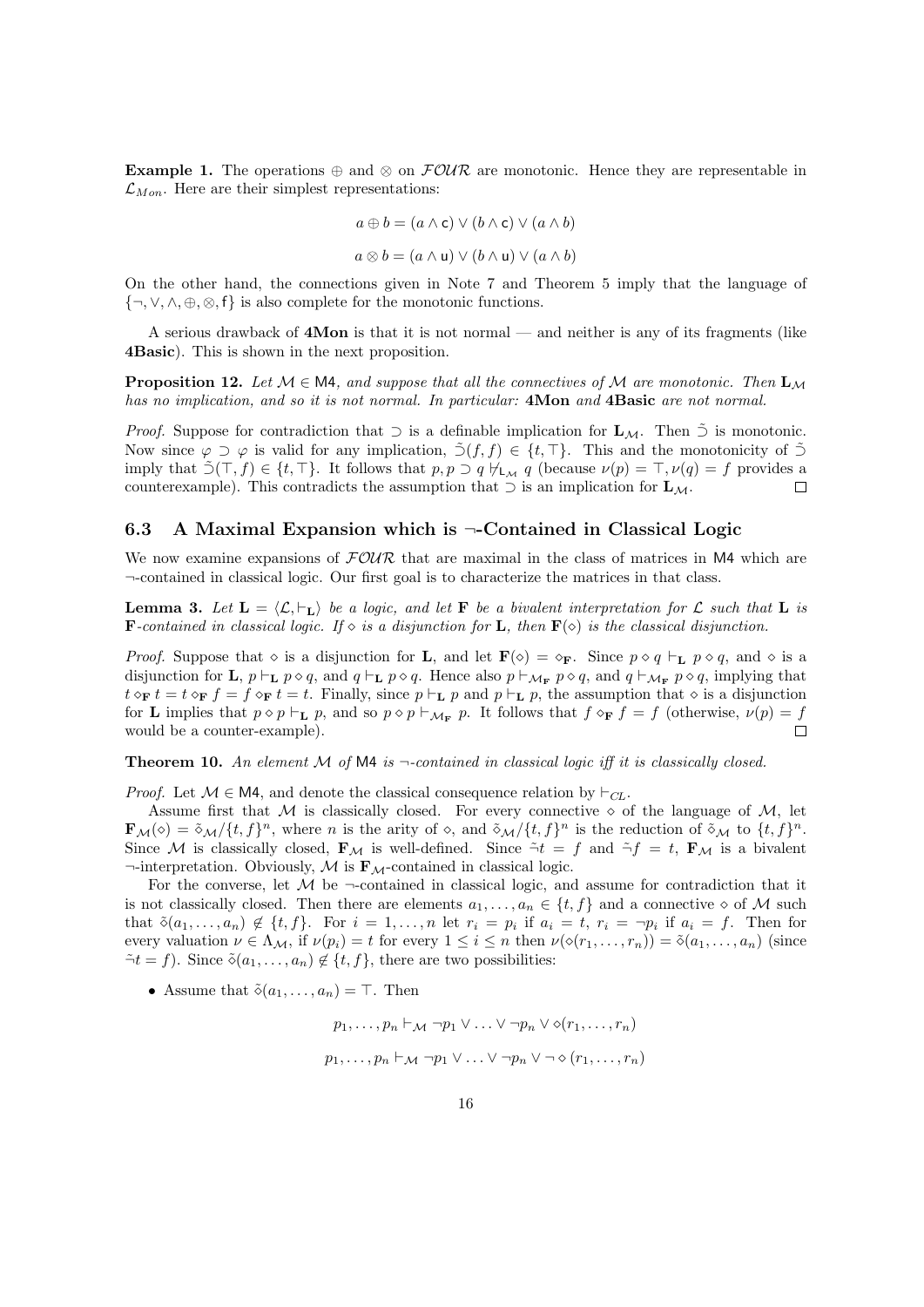Indeed, let  $\nu$  be a model of  $\{p_1, \ldots, p_n\}$ . If  $\nu(p_i) \neq t$  for some i, then  $\nu(\neg p_i) = \top$ , and so  $\nu$  is a model of the disjunctions on the right hand sides. If  $\nu(p_i) = t$  for all i then  $\nu(\diamond(r_1, \ldots, r_n)) = \top$ . Hence  $\nu$  is a model of both  $\tilde{\diamond}(r_1,\ldots,r_n)$  and  $\tilde{\diamond}(\tilde{r}_1,\ldots,\tilde{r}_n)$ , and so again  $\nu$  is a model of both right hand sides.

Now, since  $\mathcal M$  is  $\neg$ -contained in classical logic, Lemma 3 entails that the above two facts remain true if we replace  $\vdash_{\mathcal{M}}$  by  $\vdash_{\mathcal{CH}}$  and interpret  $\vee$  and  $\neg$  as classical disjunction and negation (respectively). However, this is impossible for any two-valued interpretation of  $\diamond$ .

• Assume that  $\tilde{\diamond}(a_1, \ldots, a_n) = \bot$ . Then

$$
\diamond (r_1, \ldots, r_n), p_1, \ldots, p_n \vdash_{\mathcal{M}} \neg p_1 \vee \ldots \vee \neg p_n
$$
  

$$
\neg \diamond (r_1, \ldots, r_n), p_1, \ldots, p_n \vdash_{\mathcal{M}} \neg p_1 \vee \ldots \vee \neg p_n
$$

The reason this time is that the only models of either of the left hand sides are here valuations which assign  $\top$  to some  $p_i$ . But then  $\nu(\neg p_i) = \top$  too, and so  $\nu$  is a model of the disjunctions on the right hand sides. Since  $\mathcal M$  is  $\neg$ -contained in classical logic, Lemma 3 entails that the above two facts remain true if we replace  $\vdash_M$  by  $\vdash_{CL}$  and interpret  $\lor$  and  $\neg$  as the classical disjunction and negation (respectively). Again, this is impossible for any two-valued interpretation of  $\diamond$ .

 $\Box$ 

In both cases our assumption leads to contradiction, and so  $M$  is classically closed.

Next we introduce a language in which all classically closed connectives on FOUR can be defined.

**Definition 25.** Let  $\mathcal{L}_{CC} = \{\neg, \neg, \vee, \wedge, \neg\}$ . We denote by  $\mathcal{M}_{CC}$  the expansion of  $\mathcal{FOUR}$  to  $\mathcal{L}_{CC}$ . The logic that is induced by  $\mathcal{M}_{CC}$  is denoted by  $4CC$ .

**Theorem 11.** A function  $q:FOUR^n \to FOUR$  is representable in  $\mathcal{L}_{CC}$  iff it is classically closed.

*Proof.* It is easy to see that every function which is representable in  $\mathcal{L}_{CC}$  is classically closed. For the converse, note first that f is defined in  $\mathcal{L}_{CC}$  by  $P_1 \wedge \neg P_1$ . Therefore it follows from Proposition 11 that every subset of  $FOUR<sup>n</sup>$  is characterizable in  $\mathcal{L}_{CC}$ . Next, we define for  $n > 0$ :

$$
c_n^* = (P_1 \supset P_1) \land \dots \land (P_n \supset P_n) \land (-P_1 \supset -P_1) \land \dots \land (-P_n \supset -P_n)
$$

$$
u_n^* = -c_n^*
$$

It is easy to see that for every  $\vec{a} \in FOUR^n$  we have:

$$
F_{\mathbf{c}_{n}^{n}}^{n}(\vec{a}) = \begin{cases} \top & \text{if } \exists 1 \leq i \leq n \ a_{i} \notin \{t, f\} \\ t & \text{otherwise} \end{cases}
$$

$$
F_{\mathbf{u}_{n}^{n}}^{n}(\vec{a}) = \begin{cases} \bot & \text{if } \exists 1 \leq i \leq n \ a_{i} \notin \{t, f\} \\ t & \text{otherwise} \end{cases}
$$

Now, assume that  $g:FOUR^n \to FOUR$  is classically closed. The proof that g is representable in  $\mathcal{L}_{CC}$ is similar to the proof of Lemma 2, except that instead of using c and u we use  $\mathsf{c}_n^*$  and  $\mathsf{u}_n^*$  (respectively): Suppose that  $g_t$  and  $g_f$  are characterized in  $\mathcal{L}_{CC}$  by some formulas  $\psi_t^g$  and  $\psi_f^g$  (respectively). Let  $\psi = (\psi_i^g \wedge \mathsf{c}_n^*) \vee (\neg \psi_j^g \wedge \mathsf{u}_n^*)$ . By the equations above the following holds for every  $\vec{a} \in FOUR^n$ :

$$
(\mathbf{a}) \quad F_{\psi}^{n}(\vec{a}) = \begin{cases} \begin{array}{c} (F_{\psi_{\vec{t}}}^{n}(\vec{a}) \land \top) \lor (\tilde{\neg} F_{\psi_{\vec{y}}}^{n}(\vec{a}) \land \bot) & \text{if } \exists 1 \leq i \leq n \ a_{i} \notin \{t, f\} \\ F_{\psi_{\vec{t}}}^{n}(\vec{a}) \lor \tilde{\neg} F_{\psi_{\vec{y}}}^{n}(\vec{a}) & \text{otherwise} \end{array} \end{cases}
$$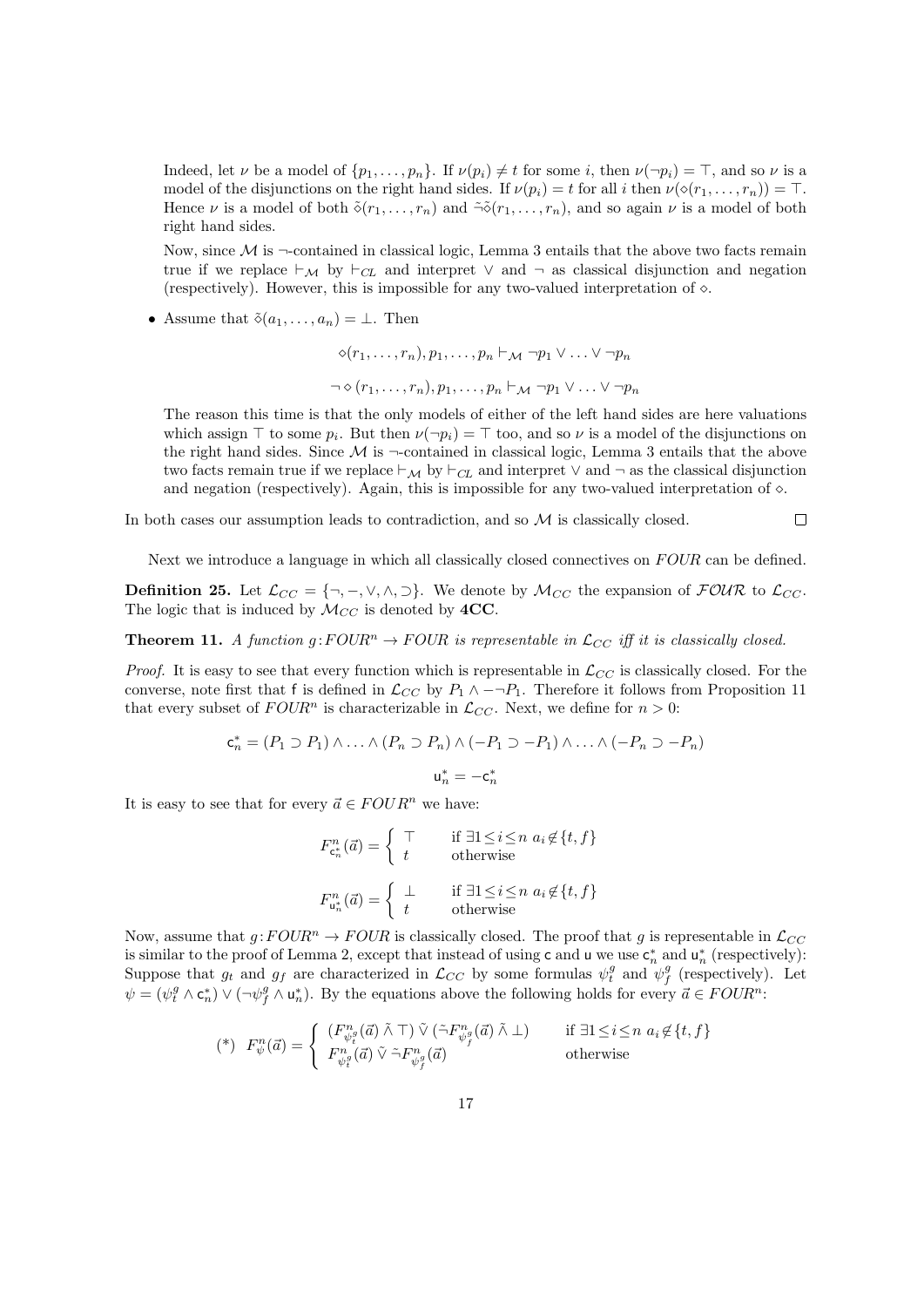Now if there is  $i \leq n$  such that  $a_i \notin \{t, f\}$ , then  $(*)$  implies that  $F_{\psi}^n(\vec{a}) = g(\vec{a})$  exactly like in the proof of Lemma 2. So assume that  $a_i \in \{t, f\}$  for every  $i \leq n$ . Since g,  $F_{\psi_i^{\theta_i}}^{n}$ , and  $F_{\psi_f^{\theta_i}}^{n}$  are all classically closed, this implies that  $g(\vec{a}), F_{\psi_i^g}^n(\vec{a})$ , and  $F_{\psi_j^g}^n(\vec{a})$  are all in  $\{t, f\}$ . This and the definitions of  $\psi_j^g$  imply, e.g., that  $g(\vec{a}) = t \Leftrightarrow g(\vec{a}) \notin \{f, \top\} \Leftrightarrow F_{\psi_f^q}^{\vec{n}}(\vec{a}) \notin \{t, \top\} \Leftrightarrow F_{\psi_f^q}^{\vec{n}}(\vec{a}) = f$ . Similarly,  $g(\vec{a}) = t \Leftrightarrow F_{\psi_f^q}^{\vec{n}}(\vec{a}) = t$ ,  $g(\vec{a}) = f \Leftrightarrow F_{\psi_t^g}^n(\vec{a}) = f$ , and  $g(\vec{a}) = f \Leftrightarrow F_{\psi_f^g}^n(\vec{a}) = t$ . By (\*), these facts entail that again  $F_{\psi}^{n}(\vec{a}) = g(\vec{a})$ . Hence,  $F_{\psi}^{n}(\vec{a}) = g(\vec{a})$  for every  $\vec{a} \in \text{FOUR}^{n}$ , and so  $\psi$  represents g.

Corollary 6. The logic  $4CC$  contains every logic which is induced by a matrix in M4 that is  $\neg$ contained in classical logic.

Proof. Immediate from Theorems 10 and 11.

 $\Box$ 

The next theorem summarizes the main properties of 4CC.

**Theorem 12.** The logic  $4CC$  is paradefinite, normal,  $\neg$ -contained in classical logic, and maximally paraconsistent.

Proof. The first two properties follow, as usual, from Proposition 7. The third is a special case of Theorem 10. Finally, the strong maximality of  $4CC$  is a special case of Theorem 3 of [8], in which  $n = 4$  and  $\perp$  plays the role of  $\perp_1$ . (The availability of a connective  $\diamond$  with the properties specified in the formulation of that theorem follows from Theorem 11).  $\Box$ 

Note 8. From Theorem 3 of [8] it also follows that 4CC is what is called in that paper "ideal" paraconsistent logic". This means that in addition to the properties listed in Proposition 12 it is also maximal relative to classical logic. The latter, in turn, means that any attempt to add to it a tautology of classical logic which is not valid in 4CC should necessarily end-up with classical logic (see [8] for the exact definition of this property).

#### 6.4 A Maximal Non-Exploding Expansion

Next, we consider the maximal expansions of  $F\mathcal{OUR}$  which are non-exploding in the following sense:

**Definition 26.** A logic  $\langle \mathcal{L}, \cdot \rangle$  is non-exploding, if for every theory  $\mathcal{T}$  in  $\mathcal{L}$  such that Atoms( $\mathcal{T}$ )  $\neq$ Atoms( $\mathcal L$ ) there is a formula  $\psi$  in  $\mathcal L$  such that  $\mathcal T\not\vdash \psi$ .

**Definition 27.** Let  $\mathcal{L}_{Nex} = \{\neg, \vee, \wedge, \supset, \oplus, \otimes\}$ . We denote by  $M_{Nex}$  the expansion of  $\mathcal{FOUR}$  to  $\mathcal{L}_{Nex}$ . The logic that is induced by  $\mathcal{M}_{Nex}$  is denoted by 4Nex.

**Theorem 13.** A function  $g:FOUR^n \to FOUR$  is representable in  $\mathcal{L}_{Nex}$  iff it is  $\{\top\}$ -closed.

*Proof.* It is easy to see that every function which is representable in  $\mathcal{L}_{Nex}$  is  $\{\top\}$ -closed. For the converse, note first that c is defined in  $\mathcal{L}_{Nex}$  by  $(P_1 \supset P_1) \oplus \neg (P_1 \supset P_1)$ . Next, we define for  $n > 0$ :

$$
\mathsf{u}_n = P_1 \otimes \neg P_1 \otimes P_2 \otimes \neg P_2 \otimes \cdots P_n \otimes \neg P_n
$$

It is easy to see that for any assignment  $\nu \in \Lambda_{\mathcal{F}\mathcal{O}\mathcal{U}\mathcal{R}}$  we have:

$$
F_{\mathsf{u}_n}^n(\vec{a}) = \left\{ \begin{array}{cc} \top & \text{if } \vec{a} = \vec{\top}, \\ \bot & \text{otherwise.} \end{array} \right.
$$

Now, assume that  $g:FOUR^n \to FOUR$  is  $\{\top\}$ -closed. Then  $\vec{\top} \in g_t$  and  $\vec{\top} \in g_f$ . Thus, it follows from Proposition 11 that  $g_t$  and  $g_f$  are characterizable in  $\mathcal{L}_{Nex}$  by some formulas  $\psi_t^{\tilde{g}}$  and  $\psi_f^{\tilde{g}}$  (respectively).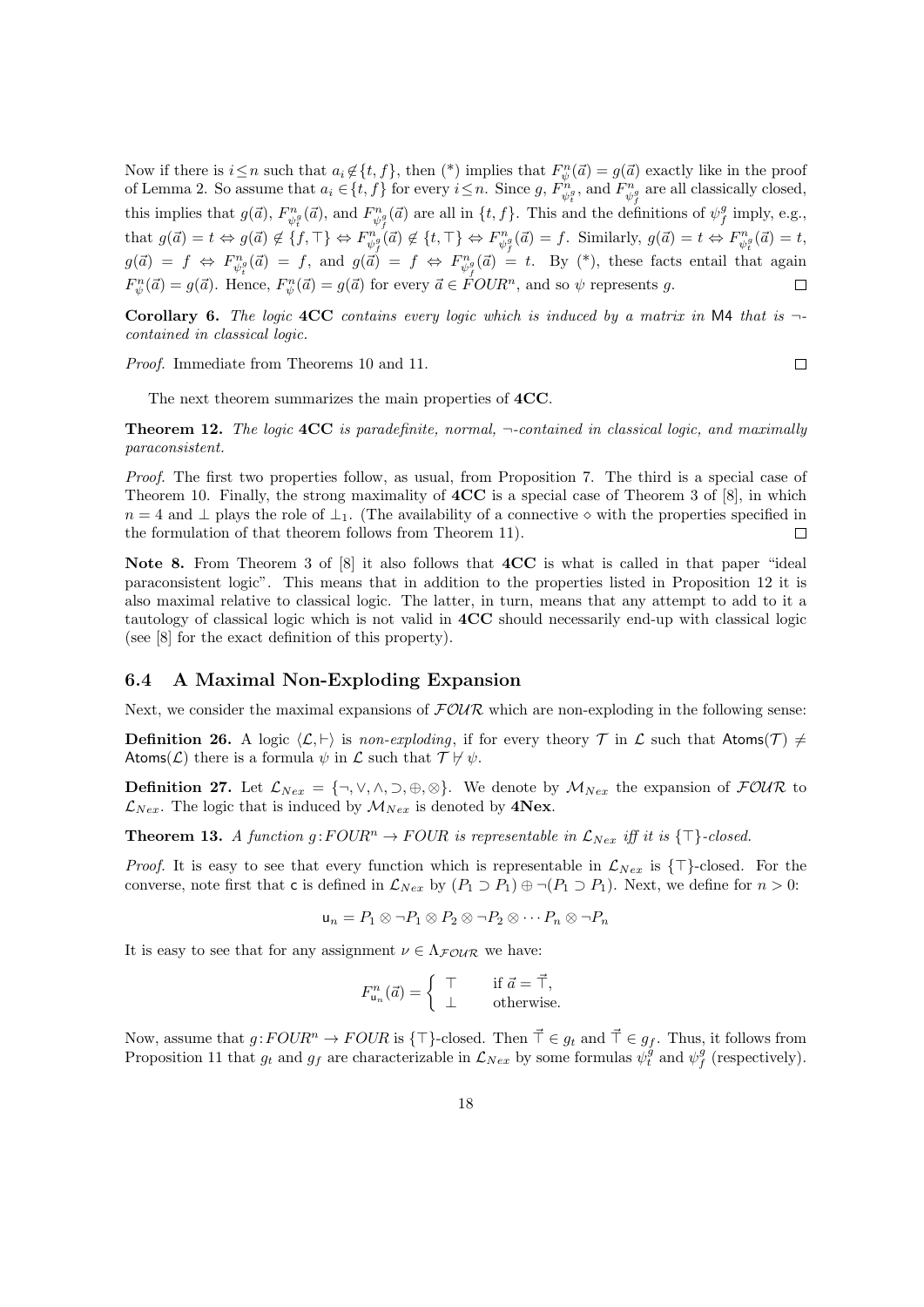The proof that g is representable in  $\mathcal{L}_{Nex}$  is now similar to that of Lemma 2, except that  $u_n$  is used instead of u: Let  $\psi = (\psi_t^g \wedge c) \vee (\neg \psi_f^g \wedge u_n)$ . By the equation above, the following holds for every  $\vec{a} \in FOUR^n$ :

$$
(\mathbf{a}) \quad F_{\psi}^{n}(\vec{a}) = \begin{cases} \begin{array}{ll} (F_{\psi_{i}^{g}}^{n}(\vec{a}) \land \top) \lor (\tilde{\neg} F_{\psi_{j}^{g}}^{n}(\vec{a}) \land \bot) & \text{if } \exists 1 \leq i \leq n \ a_{i} \neq \top, \\ \top & \text{if } \forall 1 \leq i \leq n \ a_{i} = \top. \end{array} \end{cases}
$$

Now if there exists  $i \leq n$  such that  $a_i \neq \top$  then (\*) implies that  $F_{\psi}^n(\vec{a}) = g(\vec{a})$  exactly like in the proof of Lemma 2. On the other hand, (\*) implies that  $F_{\psi}^n(\vec{a}) = g(\vec{a})$  in the case  $\vec{a} = \vec{\perp}$  as well, because g is  $\{\top\}$ -closed. It follows that  $F_{\psi}^n(\vec{a}) = g(\vec{a})$  for every  $\vec{a} \in FOUR^n$ , and so  $\psi$  represents g.  $\Box$ 

Corollary 7. 4Nex contains every logic which is induced by a matrix in M4 and is non-exploding.

**Theorem 14. 4Nex** is paradefinite, normal, and non-exploding. However, it is not  $\neg$ -contained in classical logic.

Proof. Left to the reader.

 $\Box$ 

#### Theorem 15.  $4Nex$  has no proper extensions in its language, and so it is maximally paraconsistent.

*Proof.* Define  $t_n$  and  $f_n$  respectively as  $c \vee u_n$  and  $c \wedge u_n$  (where the definitions of c and  $u_n$  are like in the proof of Theorem 13). Then, for every  $\vec{a} \in FOUR^n$ , we have:

$$
F_{\mathsf{t}_n}^n(\vec{a}) = \left\{ \begin{array}{ccc} \top & \text{if } \vec{a} = \vec{\top}, \\ t & \text{otherwise.} \end{array} \right. \qquad F_{\mathsf{f}_n}^n(\vec{a}) = \left\{ \begin{array}{ccc} \top & \text{if } \vec{a} = \vec{\top}, \\ f & \text{otherwise.} \end{array} \right.
$$

Let  $\mathbf{L} = \langle \mathcal{L}, \vdash_{\mathbf{L}} \rangle$  be an extension of  $4Nex$ , and suppose that  $\psi_1, \ldots, \psi_k \vdash_{\mathbf{L}} \varphi$ , but  $\psi_1, \ldots, \psi_k \nvdash_{4Nex} \varphi$ . From the latter it follows that there is a valuation  $\mu$  in  $\mathcal{M}_{Nex}$ , such that  $\mu(\psi_i) \in \{t, \top\}$  for every  $1 \leq i \leq k$ , while  $\mu(\varphi) \in \{f, \perp\}$ . Without loss of generality, we may assume that for some n the atoms occurring in  $\{\psi_1,\ldots,\psi_k,\varphi\}$  are  $P_1,\ldots,P_n$ . Given a formula  $\theta$ , denote by  $\theta^{\#}$  the formula that resulted by substituting in  $\theta$  t<sub>n</sub> for every p such that  $\mu(p) = t$ , f<sub>n</sub> for every p such that  $\mu(p) = f$ , c for every p such that  $\mu(p) = \top$ , and  $\mathsf{u}_n$  for every p such that  $\mu(p) = \bot$ . Then the properties noted above of  $\mathsf{t}_n$ ,  $\mathsf{f}_n$ , and  $u_n$  imply that  $\nu(\theta^*) = \mu(\theta)$  for every valuation  $\nu$  and every  $\theta$  such that  $\mathsf{Atoms}(\theta) \subseteq \{P_1, \ldots, P_n\}$ (because all connectives of  $\mathcal{M}_{Nex}$  are { $\top$ }-closed). It follows that  $\psi_1^{\#}, \ldots, \psi_k^{\#}$  and  $\varphi^{\#} \supset P_1$  are all valid in  $\mathcal{M}_{Nex}$  (the latter because of the definition of  $\tilde{\supset}$ , and the fact that  $\nu(\varphi^{\#}) = \mu(\varphi)$  for every valuation  $\mu$  in  $\mathcal{M}_{Nex}$ ), and so are theorems of **L**. These facts and the fact that  $\psi_1^{\#}, \ldots, \psi_k^{\#} \vdash_{\mathbf{L}} \varphi^{\#}$ (because  $\psi_1, \ldots, \psi_k \vdash_{\mathbf{L}} \varphi$  and  $\mathbf{L}$  is structural) imply that  $\vdash_{\mathbf{L}} P_1$ . This contradicts the assumption that L is a logic (and so, by Definition 1, non-trivial).  $\Box$ 

#### 6.5 A Maximal Flexible Expansion

The combination of  $\{t, f, \top\}$ -closure and  $\{t, f, \bot\}$ -closure is a very desirable property, since it allows flexibility in the use of the four basic truth-values. Obviously, there is no point in using c in case no contradiction is expected, while in the dual case there is no point in using u. The use of connectives which have both of the above properties ensures that one can easily switch from the use of the fourvalued framework to the use of the appropriate 3-valued framework. Also, this combination is a natural strengthening of the condition of classical closure. These considerations motivate the four-valued logic introduced next.

**Definition 28.** A function  $g: FOUR^n \to FOUR$  is called flexible iff it is both  $\{t, f, \top\}$ -closed and  $\{t, f, \perp\}$ -closed.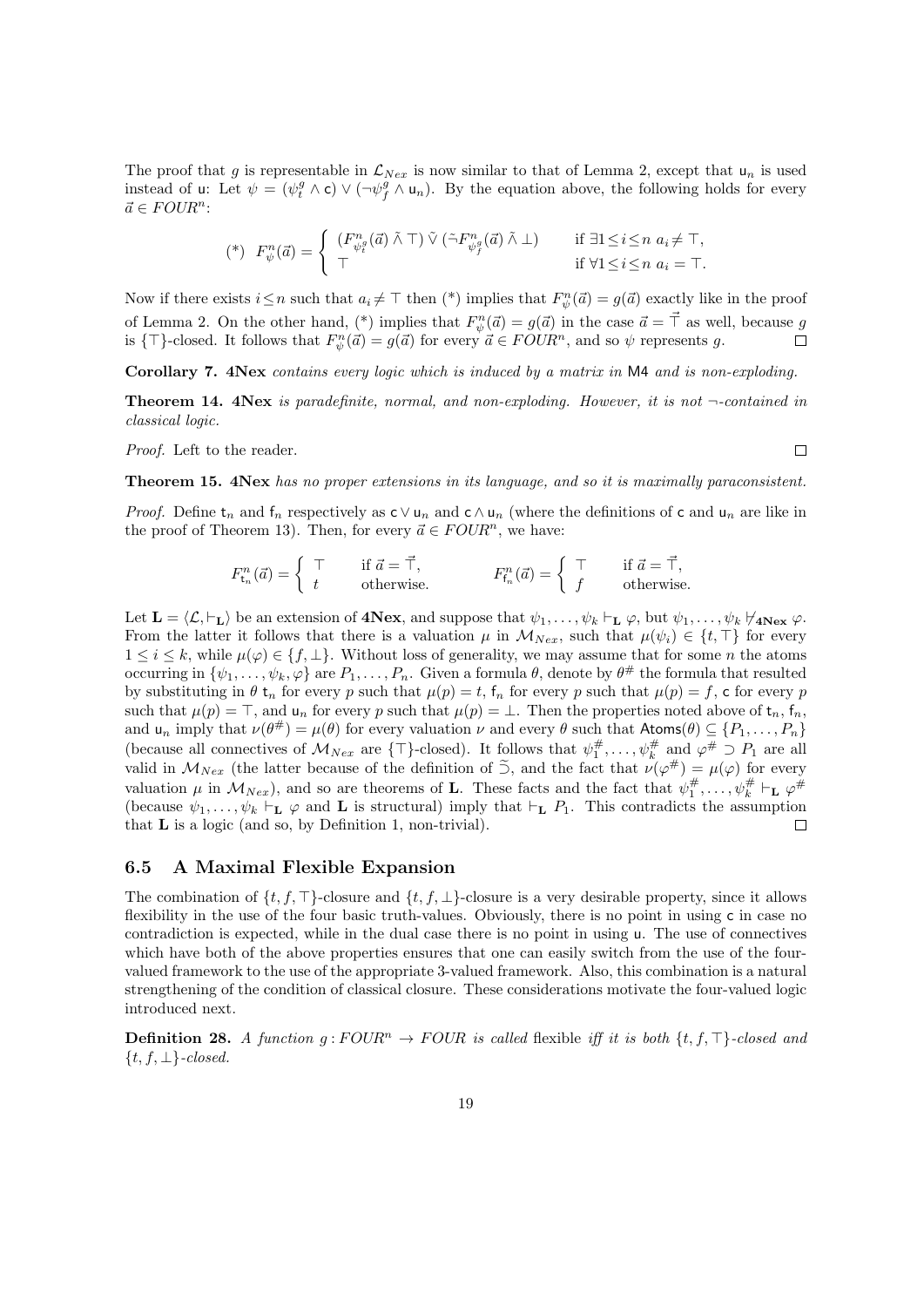Obviously, every flexible function is classically closed, but the converse is not true.

**Definition 29.** Let  $\mathcal{L}_{Flex} = \{\neg, \vee, \wedge, \supset, f\}$ . We denote by  $\mathcal{M}_{Flex}$  the expansion of  $\mathcal{FOUR}$  to  $\mathcal{L}_{Flex}$ . The logic that is induced by  $\mathcal{M}_{Flex}$  is denoted by **4Flex**.

**Theorem 16.** A function  $g:FOUR^n \to FOUR$  is representable in  $\mathcal{L}_{Flex}$  iff it is flexible.

*Proof.* It is easy to see that every function which is representable in  $\mathcal{L}_{Flex}$  is flexible. For the converse, note first that from Proposition 11 it follows that every subset of  $FOUR<sup>n</sup>$  is characterizable in  $\mathcal{L}_{Flex}$ . Next we define for  $n > 0$ :

$$
\mathbf{c}_n^{**} = (P_1 \supset P_1) \land (P_2 \supset P_2) \land \dots \land (P_n \supset P_n),
$$
  

$$
\mathbf{u}_n^{**} = \neg((P_1 \land (P_1 \supset \mathbf{f})) \lor ((P_2 \land (P_2 \supset \mathbf{f})) \lor \dots ((P_n \land (P_n \supset \mathbf{f}))).
$$

It is easy to see that for any  $\vec{a} \in FOUR^n$  we have:

$$
F_{\mathbf{c}_{n}^{*}}^{n}(\vec{a}) = \begin{cases} \top & \text{if } \exists 1 \leq i \leq n \ a_{i} = \top, \\ t & \text{otherwise.} \end{cases}
$$

$$
F_{\mathbf{u}_{n}^{*}}^{n}(\vec{a}) = \begin{cases} \bot & \text{if } \exists 1 \leq i \leq n \ a_{i} = \bot, \\ t & \text{otherwise.} \end{cases}
$$

Now, assume that  $g:FOUR^n \to FOUR$  is flexible. The proof that g is representable in  $\mathcal{L}_{Flex}$  is basically similar to the proof of Lemma 2, except that we need to normalize  $\psi_t^g$  and  $\psi_f^g$ , and instead of c and u we use  $\mathsf{c}_{n}^{**}$  and  $\mathsf{u}_{n}^{**}$  (respectively): Suppose that  $\psi_{t}^{g}$  and  $\psi_{f}^{g}$  (respectively) characterize  $g_{t}$ and  $g_f$  in  $\mathcal{L}_{Flex}$ . Let  $\psi = (\neg(\psi_i^g \supset f) \wedge \mathsf{c}_n^{**}) \vee ((\psi_f^g \supset f) \wedge \mathsf{u}_n^{**}).$ 

- Assume that  $g(\vec{a}) = \top$ . Then  $\vec{a} \in g_t$  and  $\vec{a} \in g_f$ . It follows that  $F_{\psi_t^g}^n(\vec{a}) \in {\top, t}$  and  $F_{\psi_f^g}^n(\vec{a}) \in$  ${\{\top, t\}}$ . Moreover: since g is  $\{t, f, \bot\}$ -closed and  $g(\vec{a}) = \top$ , necessarily  $a_i = \top$  for some  $1 \leq i \leq n$ . Hence the first equation above implies that  $F_{\mathfrak{c}_n^{**}}^n(\vec{a}) = \top$ . These facts entail that  $F_{\psi}^n(\vec{a}) = \top$  in this case.
- Assume that  $g(\vec{a}) = t$ . Then  $\vec{a} \in g_t$  and  $\vec{a} \notin g_f$ . It follows that  $F_{\psi_t^a}^n(\vec{a}) \in {\{\top, t\}}$  and  $F_{\psi_f^a}^n(\vec{a}) \in$  $\{\perp, f\}$ . This, the fact that  $t\tilde{V}x = x\tilde{V}t = \top \tilde{V} \perp t$ , and the two equations above concerning  $\mathbf{c}_n^{**}$ and  $\mathsf{u}_n^{**}$  entail that  $F_{\psi}^n(\vec{a}) = t$  in this case.
- Assume that  $g(\vec{a}) = f$ . Then  $\vec{a} \notin g_t$  and  $\vec{a} \in g_f$ . It follows that  $F_{\psi_t^a}^n(\vec{a}) \in {\{\perp, f\}}$  and  $F_{\psi_f^a}^n(\vec{a}) \in$  $\{\top, t\}$ . This entails that  $F_{\psi}^n(\vec{a}) = f$  in this case.
- Assume that  $g(\vec{a}) = \perp$ . Then  $\vec{a} \notin g_t$  and  $\vec{a} \notin g_f$ . It follows that  $F_{\psi_t^g}^n(\vec{a}) \in {\perp, f}$  and  $F_{\psi_f^g}^n(\vec{a}) \in \{\perp, f\}.$  Moreover: since g is  $\{t, f, \top\}$ -closed and  $g(\vec{a}) = \perp$ , necessarily  $a_i = \perp$  for some  $1 \leq i \leq n$ . Hence the second equation above implies that  $F_{\mathbf{u}_n^{n*}}^n(\vec{a}) = \perp$ . These facts entail that  $F_{\psi}^n(\vec{a}) = \perp$  in this case.

 $\Box$ 

It follows that  $F_{\psi}^{n} = g$ , and so  $\psi$  represents g in  $\mathcal{L}$ .

Corollary 8. 4Flex contains every logic that is induced by a matrix in M4 that employs only flexible connectives.

Theorem 17. 4Flex is paradefinite, normal, and ¬-contained in classical logic. However, it is not maximally paraconsistent.

Proof. We leave the proof of the first part to the reader. To see that **4Flex** is not maximally paraconsistent, we note that by adding to it the schema  $\psi \vee \neg \psi$  we get a proper extension of it, which is still paraconsistent (because it is valid in the sub-matrix of  $\mathcal{M}_{Flex}$  which is induced by  $\{t, f, \top\}$ ).<sup>8</sup>  $\Box$ 

 ${}^{8}$ It is not difficult to show that this extension is equivalent to D'Ottaviano's 3-valued paraconsistent logic  $J_3$  [29, 32].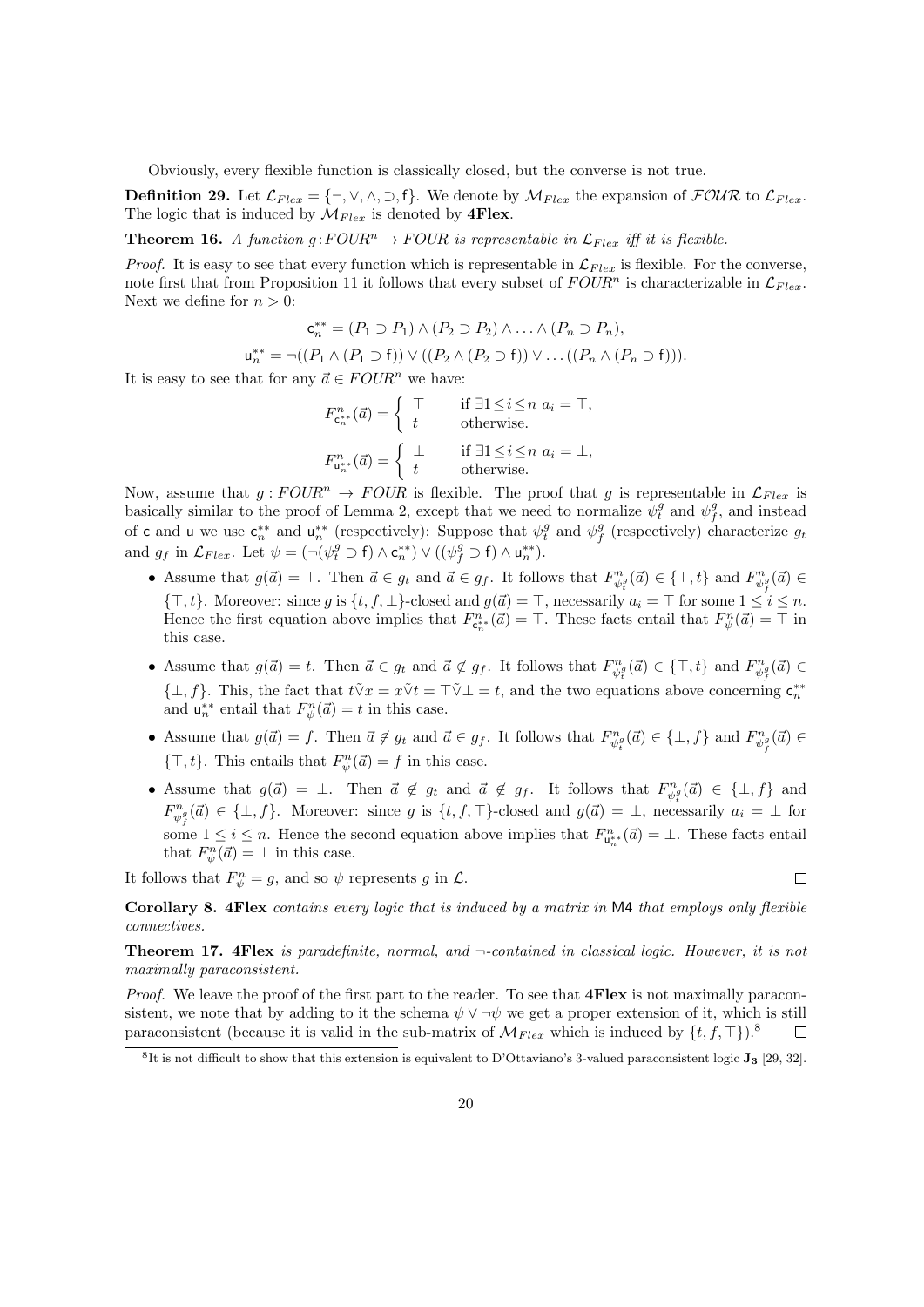#### 6.6 The Classical Expansion

The last expansion of  $FOWR$  we present is the maximal one which is *both* non-exploding and flexible.

**Definition 30.** Let  $\mathcal{L}_{CL} = \{\neg, \vee, \wedge, \neg\}$ . We denote by  $\mathcal{M}_{4CL}$  is the expansion of  $\mathcal{FOUR}$  to  $\mathcal{L}_{CL}$ . The logic that is induced by  $\mathcal{M}_{4CL}$  is denoted by  $4CL$ .

**Theorem 18.** A function  $g:FOUR^n \to FOUR$  is representable in  $\mathcal{L}_{CL}$  iff it is flexible and  $\{\top\}$ -closed.

*Proof.* It is easy to see that every function which is representable in  $\mathcal{L}_{CL}$  is flexible and  $\{\top\}$ -closed. For the converse, assume that  $g:FOUR^n \to FOUR$  is flexible and  $\{\top\}$ -closed. Then by Theorem 16 there is a formula  $\psi'$  of  $\mathcal{L}_{Flex}$  that represents g. Let  $\psi$  be the formula in  $\mathcal{L}_{CL}$  which is obtained from  $\psi'$  by replacing every occurrence of f in  $\psi'$  with the formula  $f_n$  from the proof of Proposition 11. Now, from the property of  $f_n$  described in that proof it follows that if  $\vec{a} \neq \vec{\perp}$  then  $F_{\psi}^n(\vec{a}) = F_{\psi'}^n(\vec{a}) = g(\vec{a})$ . On the other hand,  $F_{\psi}^n(\vec{\tau}) = \top = g(\vec{\tau})$ , because g is  $\{\top\}$ -closed and  $\psi$  is  $\mathcal{L}_{CL}$ . It follows that  $F_{\psi}^{n}(\vec{a}) = g(\vec{a})$  for every  $\vec{a}$ , and so  $\psi$  represents g. П

Corollary 9. The logic 4CL contains every non-exploding logic which is induced by a matrix in M4 that employs only flexible connectives.

The next theorem summarizes the main properties of **4CL**. We leave its proof to the reader.

**Theorem 19.** The logic **4CL** is paradefinite, normal,  $\neg$ -contained in classical logic, and non-exploding. However, it is not maximally paraconsistent.

### 7 Proof Theory

We conclude by presenting proof systems for the  $\neg$ -paradefinite logics investigated in this paper.

#### 7.1 Gentzen-type Systems

First, we present Gentzen-type systems [40]. We provide to each one of the logics considered here a corresponding cut-free, quasi-canonical ([18, 14]), sound and complete sequent calculus, which is a fragment of the sequent calculus  $G_{4\text{All}}$ , presented in Figure 2.

For each  $L \in \{4All, 4Mon, 4CC, 4Nex, 4Flex, 4CL, 4Basic\}$  we denote by  $G_L$  the restriction of  $G_{4\text{All}}$  to the language of **L** (i.e., the Gentzen-type system in the language of **L** whose axioms and rules are the axioms and rules of  $G_{4\text{Al}}$  which are relevant to that language). Also, we denote by  $\vdash_{G_{L}}$ the consequence relation induced by  $G_L$ , that is:  $\mathcal{T} \vdash_{G_L} \varphi$ , if there exists a finite  $\Gamma \subseteq \mathcal{T}$  such that  $\Gamma \Rightarrow \varphi$  is provable in  $G_{\mathbf{L}}$  from the empty set of sequents (see, e.g., [52] and [53]).

Theorem 20. For each  $L \in \{4All, 4Mon, 4CC, 4Nex, 4Flex, 4CL, 4Basic\}$   $G_L$  is sound and complete for **L**:  $\mathcal{T} \vdash_{G_{\mathbf{L}}} \psi$  iff  $\mathcal{T} \vdash_{\mathbf{L}} \psi$ . Moreover,  $G_{\mathbf{L}}$  admits cut-elimination.

Proof. Similar to the proof of Theorem 3.20 of [3] (see also Theorem 24 of [4]), where the claim is shown for the system  $GBL$  – the fragment of  $G<sub>4</sub>A<sub>II</sub>$  without conflation. The same method used in [3] can be applied to any fragment of  $G_{4\text{All}}$  (also those with conflation).  $\Box$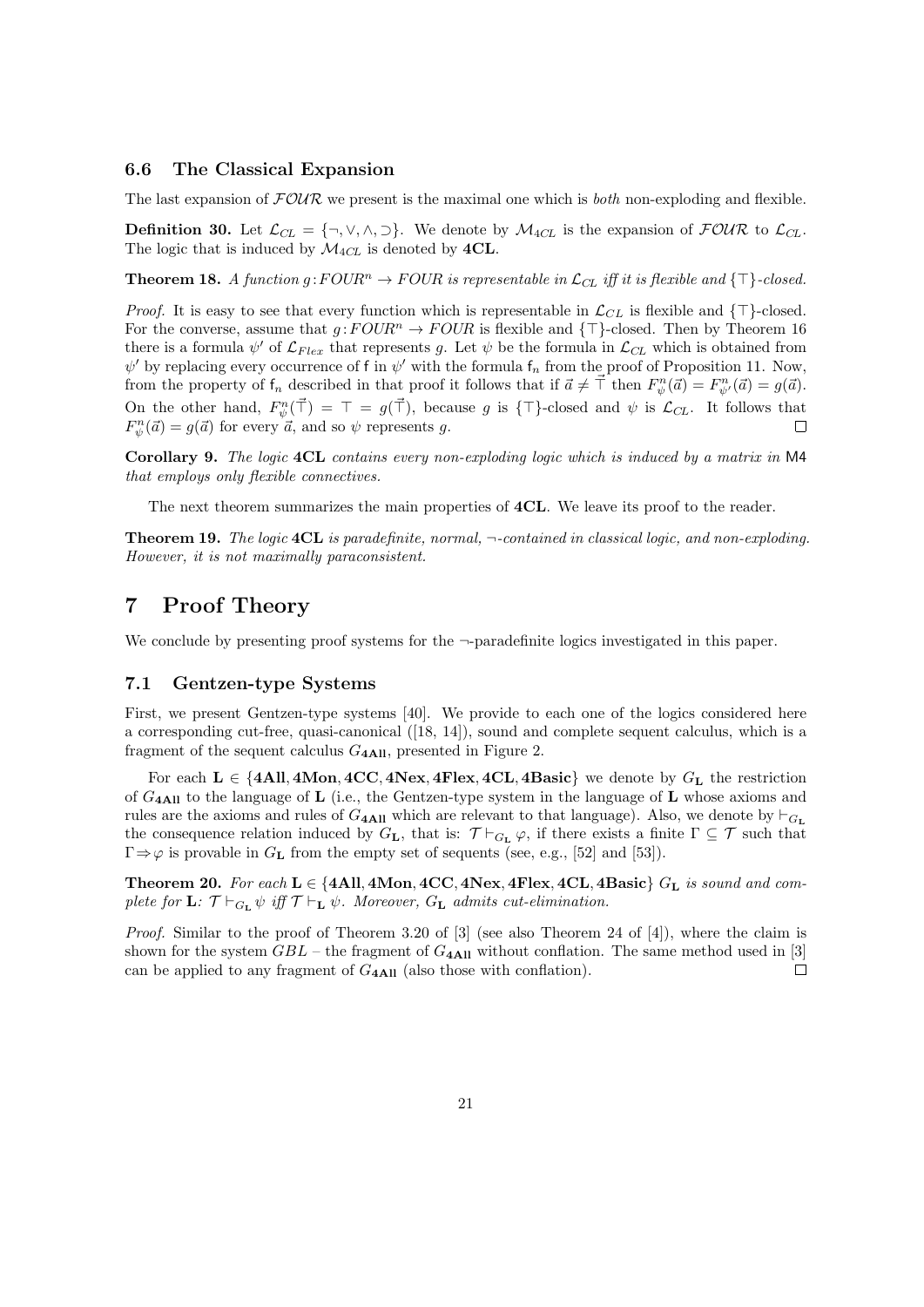Axioms:  $\psi \Rightarrow \psi$ 

#### Structural Rules:

$$
\text{Weakening:} \quad \frac{\Gamma \Rightarrow \Delta}{\Gamma,\Gamma' \Rightarrow \Delta,\Delta'} \qquad \qquad \text{Cut:} \quad \frac{\Gamma_1 \Rightarrow \Delta_1,\psi \quad \Gamma_2,\psi \Rightarrow \Delta_2}{\Gamma_1,\Gamma_2 \Rightarrow \Delta_1,\Delta_2}
$$

## Logical Rules:

| $[\wedge \Rightarrow]$                                                                                 | $\frac{\Gamma, \psi, \varphi \Rightarrow \Delta}{\Gamma, \psi \land \varphi \Rightarrow \Delta}$                                | $[\Rightarrow \wedge]$                                                                                     | $\frac{\Gamma \Rightarrow \Delta, \psi \quad \Gamma \Rightarrow \Delta, \varphi}{\Gamma \Rightarrow \Delta, \psi \land \varphi}$ |
|--------------------------------------------------------------------------------------------------------|---------------------------------------------------------------------------------------------------------------------------------|------------------------------------------------------------------------------------------------------------|----------------------------------------------------------------------------------------------------------------------------------|
| $[\neg \Rightarrow]$                                                                                   | $\frac{\Gamma \Rightarrow \psi, \Delta \quad \Gamma, \varphi \Rightarrow \Delta}{\Gamma, \psi \lor \varphi \Rightarrow \Delta}$ | $[\Rightarrow \vee]$                                                                                       | $\frac{\Gamma \Rightarrow \Delta, \psi, \varphi}{\Gamma \Rightarrow \Delta, \psi \lor \varphi}$                                  |
| $[\neg \Rightarrow]$                                                                                   | $\frac{\Gamma, \psi, \varphi \Rightarrow \Delta}{\Gamma, \psi \lor \varphi \Rightarrow \Delta}$                                 | $[\Rightarrow \circ]$                                                                                      | $\frac{\Gamma \Rightarrow \Delta, \psi}{\Gamma \Rightarrow \Delta, \psi \lor \varphi}$                                           |
| $[\neg \Rightarrow]$                                                                                   | $\frac{\Gamma, \psi \Rightarrow \Delta}{\Gamma, \neg \varphi \Rightarrow \Delta}$                                               | $[\Rightarrow \circ]$                                                                                      | $\frac{\Gamma \Rightarrow \Delta, \psi}{\Gamma \Rightarrow \Delta, \psi \lor \varphi}$                                           |
| $[-\Rightarrow]$                                                                                       | $\frac{\Gamma \Rightarrow \Delta, \neg \psi}{\Gamma, \neg \psi \Rightarrow \Delta}$                                             | $[\Rightarrow \neg] \quad \frac{\Gamma \Rightarrow \Delta, \psi}{\Gamma \Rightarrow \Delta, \neg \varphi}$ |                                                                                                                                  |
| $[-\neg] \quad \frac{\Gamma \Rightarrow \Delta, \psi}{\Gamma, \neg \psi \Rightarrow \Delta}$           | $[\Rightarrow \neg] \quad \frac{\Gamma \Rightarrow \Delta, \neg \psi}{\Gamma \Rightarrow \Delta, \neg \varphi}$                 |                                                                                                            |                                                                                                                                  |
| $[-\neg] \quad \frac{\Gamma \Rightarrow \varphi, \neg \varphi}{\Gamma, \neg \psi \Rightarrow \varphi}$ | <math display="</td>                                                                                                            |                                                                                                            |                                                                                                                                  |

Figure 2: The proof system  $G_{4\text{All}}$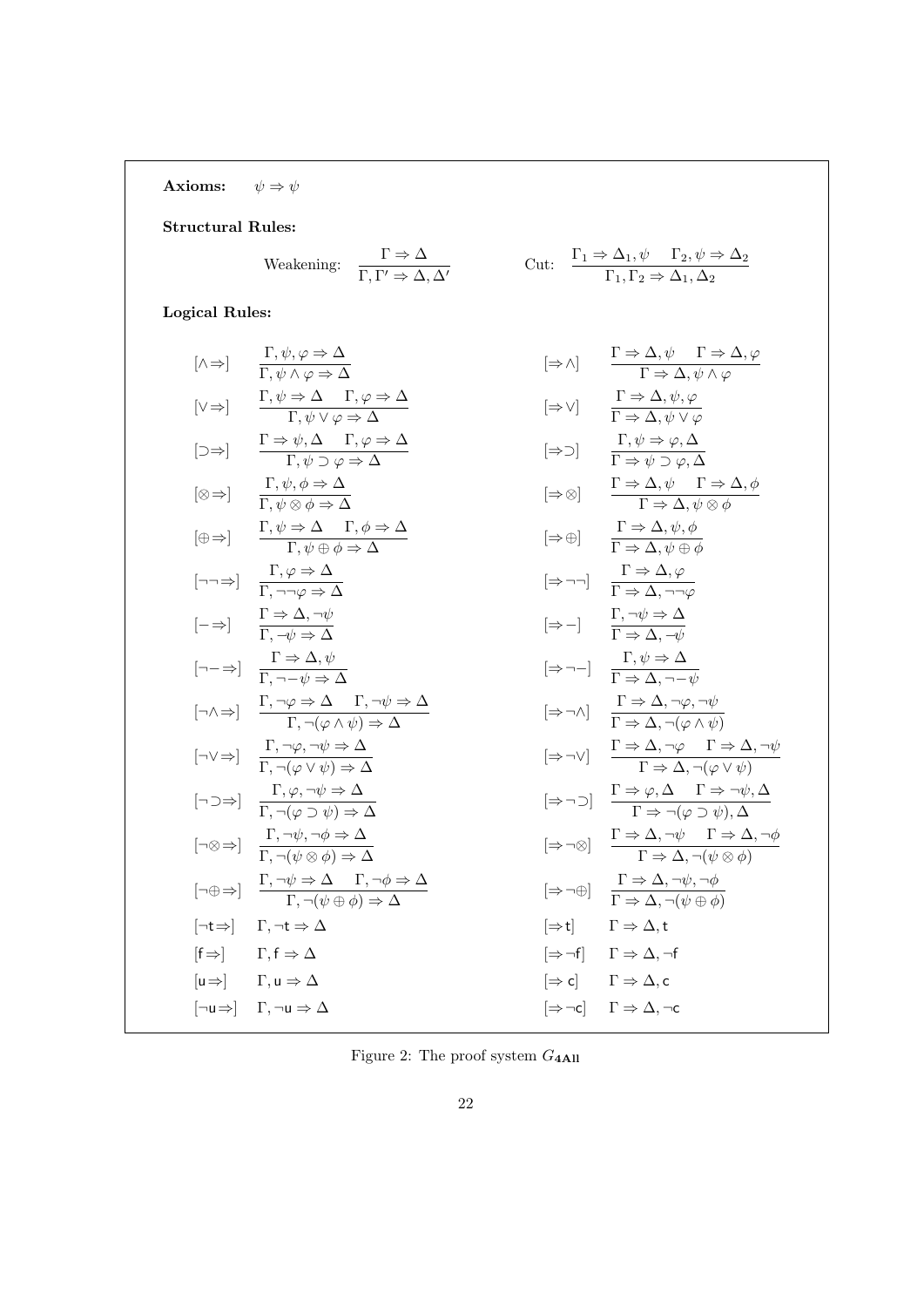#### 7.2 Hilbert-type Systems

Next, we present sound and complete Hilbert-type systems for all the ¬-paradefinite logics investigated above which have an implication connective. Again, all of them are fragments of one proof system, which has Modus Ponens [MP] as its sole rule of inference.

Consider the proof system  $H_{4\text{All}}$  in Figure 3. For  $\text{L} \in \{4\text{All}, 4CC, 4Nex, 4Flex, 4CL\}^9$  we denote by  $H_L$  the restriction of  $H_{4\text{All}}$  to the language of L (i.e., the Hilbert-type system in the language of L whose axioms and rules are the axioms and rules of  $H<sub>4All</sub>$  which are relevant to that language). We denote by  $\vdash_{H_{\mathbf{L}}}$  the consequence relation induced by  $H_{\mathbf{L}}$ .

**Inference Rule:**  $\begin{bmatrix} \text{MP} \end{bmatrix} \frac{\psi - \psi \supset \varphi}{\varphi}$ Axioms:  $[\Rightarrow 21]$   $\psi \supset (\varphi \supset \psi)$  $[\Rightarrow 22]$   $(\psi \supset (\varphi \supset \tau)) \supset ((\psi \supset \varphi) \supset (\psi \supset \tau))$ [⇒⊃3] ((ψ ⊃ ϕ) ⊃ ψ) ⊃ ψ  $[\Rightarrow \land \supset]$   $\psi \land \varphi \supset \psi$ ,  $\psi \land \varphi \supset \varphi$   $[\Rightarrow \supset \land]$   $\psi \supset (\varphi \supset \psi \land \varphi)$  $[\Rightarrow \supset \vee] \qquad \psi \supset \psi \vee \varphi, \quad \varphi \supset \psi \vee \varphi \qquad \qquad [\Rightarrow \vee \supset] \quad (\psi \supset \tau) \supset ((\varphi \supset \tau) \supset (\psi \vee \varphi \supset \tau))$  $\begin{bmatrix} \neg\neg\Rightarrow \end{bmatrix} \qquad \neg\neg\phi \supset \phi \qquad \qquad \begin{bmatrix} \Rightarrow \neg\neg \end{bmatrix} \qquad \varphi \supset \neg\neg\phi$  $\lbrack\neg \Rightarrow 1\rbrack$   $\neg(\varphi \supset \psi) \supset \varphi$   $\lbrack\neg \Rightarrow 2\rbrack$   $\neg(\varphi \supset \psi) \supset \neg \psi$  $[\Rightarrow \neg \supset] \quad (\varphi \wedge \neg \psi) \supset \neg (\varphi \supset \psi)$  $\begin{bmatrix} \neg \vee \Rightarrow 1 \end{bmatrix}$   $\neg (\varphi \vee \psi) \supset \neg \varphi$   $\qquad \qquad \begin{bmatrix} \neg \vee \Rightarrow 2 \end{bmatrix}$   $\neg (\varphi \vee \psi) \supset \neg \psi$  $[\Rightarrow\neg\vee]$   $(\neg\varphi \wedge \neg\psi) \supset \neg(\varphi \vee \psi)$  $\neg \wedge \Rightarrow$   $\neg(\varphi \wedge \psi) \supset (\neg \varphi \vee \neg \psi)$  $[\Rightarrow \neg \wedge 1]$   $\neg \varphi \supset \neg (\varphi \wedge \psi)$   $[\Rightarrow \neg \wedge 2]$   $\neg \psi \supset \neg (\varphi \wedge \psi)$  $[\Rightarrow \otimes] \qquad \psi \supset \varphi \supset \psi \otimes \varphi$   $\qquad \qquad [\otimes \Rightarrow] \qquad \psi \otimes \varphi \supset \psi, \ \psi \otimes \varphi \supset \varphi$  $[\Rightarrow\oplus] \qquad \psi \supset \psi \oplus \varphi, \ \varphi \supset \psi \oplus \varphi$   $[\oplus \Rightarrow] \qquad (\psi \supset \tau) \supset (\varphi \supset \tau) \supset (\psi \oplus \varphi \supset \tau)$  $[\Rightarrow \neg \oplus]$   $\neg \psi \oplus \neg \varphi \supset \neg (\psi \oplus \varphi)$   $\neg \neg \oplus \Rightarrow$   $\neg (\psi \oplus \varphi) \supset \neg \psi \oplus \neg \varphi$  $\lnot \otimes \neg \psi \otimes \neg \varphi \supset \neg(\psi \otimes \varphi)$   $\lnot \otimes \Rightarrow$   $\lnot (\psi \otimes \varphi) \supset \neg \psi \otimes \neg \varphi$ [⇒−] ¬ψ ∨ −ψ [−⇒] (¬ψ ∧ −ψ) ⊃ ϕ  $\Rightarrow$  −¬]  $\psi \vee \neg \neg \psi$  [-¬⇒]  $(\psi \wedge \neg \neg \psi) \supset \varphi$  $[\neg t \Rightarrow]$   $\neg t \supset \psi$   $\Rightarrow$   $[\Rightarrow t]$   $\psi \supset t$  $[f \Rightarrow]$  f  $\supset \psi$  f  $\supset \psi$  and  $[f \Rightarrow f]$   $\psi$   $\supset \neg f$  $[\mathsf{u}\Rightarrow]$  u  $\supset \psi$  c  $[\Rightarrow \mathsf{c}]$   $\psi \supset \mathsf{c}$  $[\neg \mathsf{u} \Rightarrow] \qquad \neg \mathsf{u} \supset \psi$   $\qquad \qquad [\Rightarrow \neg \mathsf{c}] \qquad \psi \supset \neg \mathsf{c}$ 

Figure 3: The proof system  $H_{4\text{Al}}$ 

<sup>9</sup>Note that 4Mon and 4Basic are absent here since they lack an implication connective (see Proposition 12).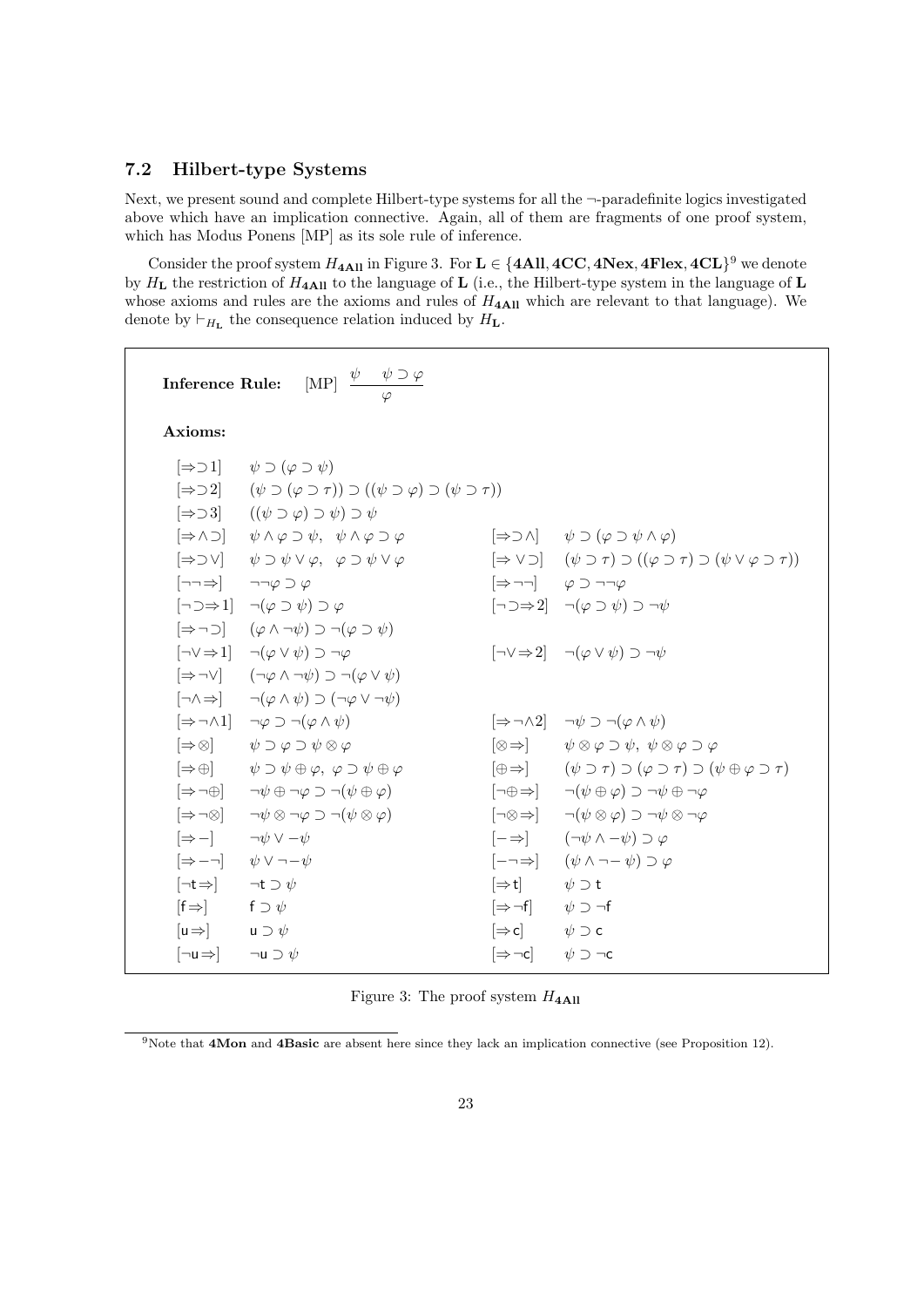**Theorem 21.** For every  $L \in \{4All, 4CC, 4Nex, 4Flex, 4CL\}$  we have that  $\mathcal{T} \vdash_{H_L} \psi$  iff  $\mathcal{T} \vdash_{G_L} \psi$ .

Proof. A proof similar to that of Theorem 3.23 in [3], together with Corollary 3.24 in the same paper (and Theorem 20 above), may be applied to show that  $H_{4\text{All}}$  is well-axiomatized, that is: a sound and complete axiomatization of every fragment of  $H_{4\text{Al}}$  which includes  $\neg$  and  $\supset$  is given by the axioms of  $H_{4\text{All}}$  which mention only the connectives of that fragment.  $\Box$ 

By Theorems 20 and 21 we also have the following result.

Corollary 10. For every  $L \in \{4All, 4CC, 4Next, 4Flex, 4CL\}$ ,  $H_L$  is sound and complete for L.

Note 9. There are paradefinite logics which have no implication for which Hilbert-type proof systems have been considered in the literature. For instance, Bou and Rivieccio's Hilbert-style proof system introduced in [25] has 23 rules for the language of  $\{\neg, \vee, \wedge, \otimes, \oplus\}$ , and no axioms. In [25] it is shown that this system is equivalent to the corresponding fragment of  $G_{4\text{All}}$ , and it is not difficult to see that it is obtained by a straightforward translation of that system.

## 8 Conclusion

Paraconsistency and paracompleteness are two complementary properties that are needed for properly reasoning with indefinite data. To capture either of these properties 3-valued semantics suffices, and in a previous work (see  $[6]$ ) we have characterized 3-valued logics that are paraconsistent. Yet, for having both paraconsistency and paracompleteness (at least) four truth values are necessary, for exhausting all the possibilities concerning whether a truth value and its negation are designated or not. These possibilities match the four states of information that a computer should have according to Belnap [21, 22]. This is reflected in Belnap's four-valued bilattice and in Dunn–Belnap logic, which provide a solid ground for reasoning with incompleteness and inconsistency.

Based on this platform, we have investigated several useful extensions of Dunn–Belnap logic and its four-valued semantics. Our criteria for the usefulness of a four-valued paradefinite matrix were the following:

- a) The expressive power of the underlying language: we used only languages whose set of definable connectives can be characterized by a simple property that has clear significance for paradefinite reasoning. For each such property we have presented a small set of connectives which have this property and together suffice for generating all other connectives which have it.
- b) The existence of an illuminating and easy-to-use corresponding cut-free proof system, which is as close as possible to LK.

For capturing real-life situations involving imprecise information one may have to further relax some of the assumptions behind the logics considered here. For instance, truth functionality may no longer be assumed, in which case non-deterministic matrices [19, 20] may be incorporated. The investigation of paradefinite logics that are induced by such matrices is beyond the scope of this paper, and is left for a future work.<sup>10</sup>

## Acknowledgement

This work is supported by the Israel Science Foundation (grant No. 817/15).

 $10$ See [15, 17] for works on this subject.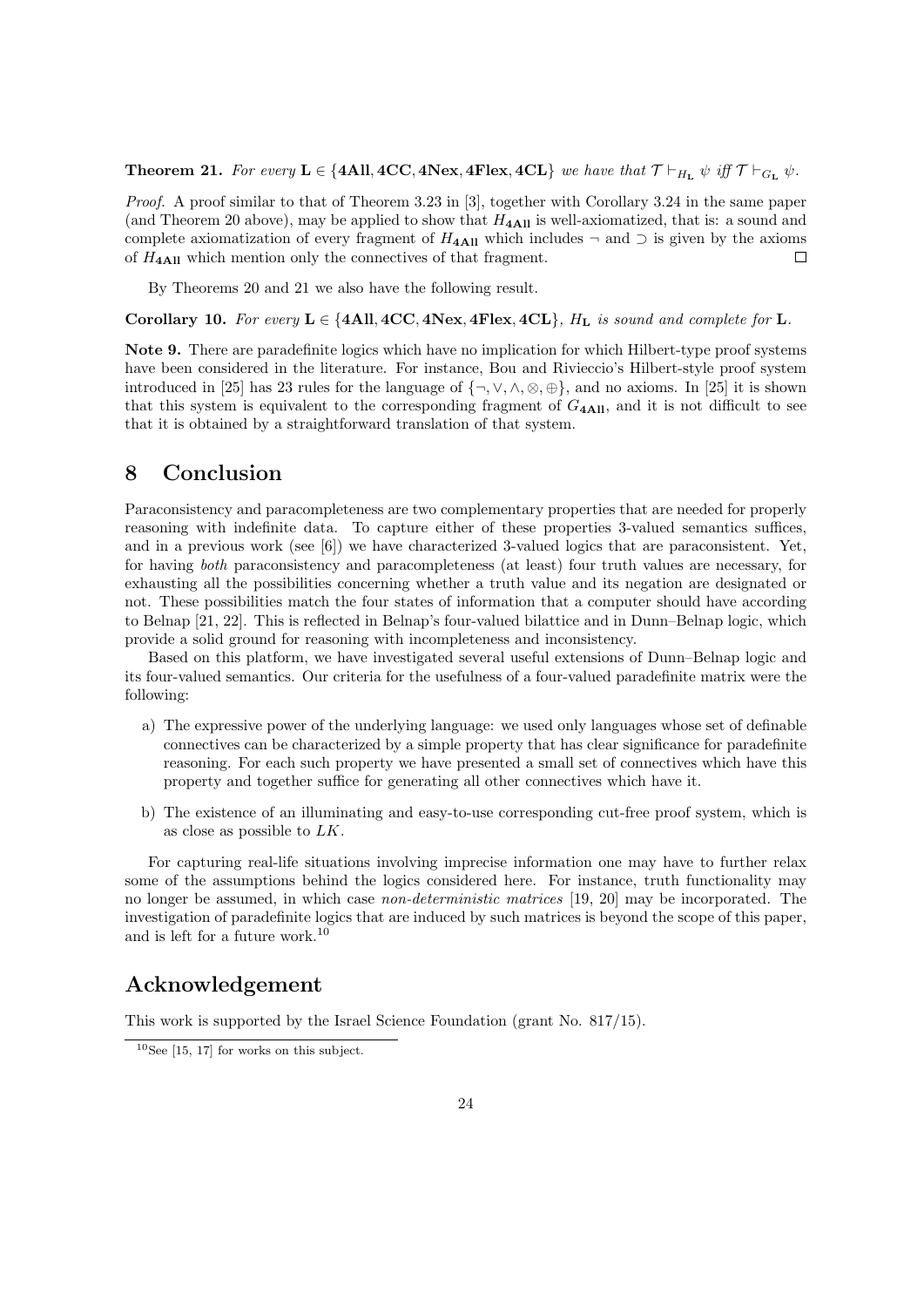## References

- [1] A. Anderson and N. Belnap. Entailment, volume 1. Princeton University Press, 1975.
- [2] O. Arieli. Paraconsistent reasoning and preferential entailments by signed quantified Boolean formulae. ACM Transactions on Computational Logic, 8(3), 2007.
- [3] O. Arieli and A. Avron. Reasoning with logical bilattices. Journal of Logic, Language, and Information, 5(1):25–63, 1996.
- [4] O. Arieli and A. Avron. The value of the four values. Artificial Intelligence, 102(1):97–141, 1998.
- [5] O. Arieli and A. Avron. Bilattices and paraconsistency. In D. Batens, C. Mortensen, G. Priest, and J. Van Bendegem, editors, Frontiers of Paraconsistent Logic, volume 8 of Studies in Logic and Computation, pages 11–27. Research Studies Press, 2000.
- [6] O. Arieli and A. Avron. Three-valued paraconsistent propositional logics. In J. Y. Béziau, M. Chakraborty, and S. Dutta, editors, New Directions in Paraconsistent Logic, pages 91–129. Springer, 2015.
- [7] O. Arieli and A. Avron. Minimal paradefinite logics for reasoning with incompleteness and inconsistency. In Proceedings of the 1st International Conference on Formal Structures for Computation and Deduction (FSCD), volume 52 of Leibniz International Proceedings in Informatics, pages 7:1–7:15, 2016.
- [8] O. Arieli, A. Avron, and A. Zamansky. Ideal paraconsistent logics. Studia Logica, 99(1–3):31–60, 2011.
- [9] O. Arieli, A. Avron, and A. Zamansky. Maximal and premaximal paraconsistency in the framework of three-valued semantics. Studia Logica, 97(1):31–60, 2011.
- [10] O. Arieli and M. Denecker. Reducing preferential paraconsistent reasoning to classical entailment. Journal of Logic and Computation, 13(4):557–580, 2003.
- [11] F. G. Asenjo. A calculus of antinomies. Notre Dame Journal of Formal Logic, 7:103–106, 1966.
- [12] A. Avron. Natural 3-valued logics: Characterization and proof theory. Journal of Symbolic Logic, 56(1):276–294, 1991.
- [13] A. Avron. On the expressive power of three-valued and four-valued languages. Journal of Logic and Computation, 9(6):977–994, 1999.
- [14] A. Avron. Paraconsistency, paracompleteness, Gentzen systems, and trivalent semantics. Journal of Applied Non-Classical Logic, 24:12–34, 2014.
- [15] A. Avron, J. Ben-Naim, and B. Konikowska. Processing information from a set of sources. In Towards Mathematical Philosophy, Trends in Logic, volume 10, pages 165–186. Springer, 2009.
- [16] A. Avron and B. Konikowska. Multi-valued calculi for logics based on non-determinism. Logic Journal of the IGPL, 13(4):365–387, 2005.
- [17] A. Avron and B. Konikowska. Finite-valued logics for information processing. Fundamenta Informaticae, 114:1–30, 2012.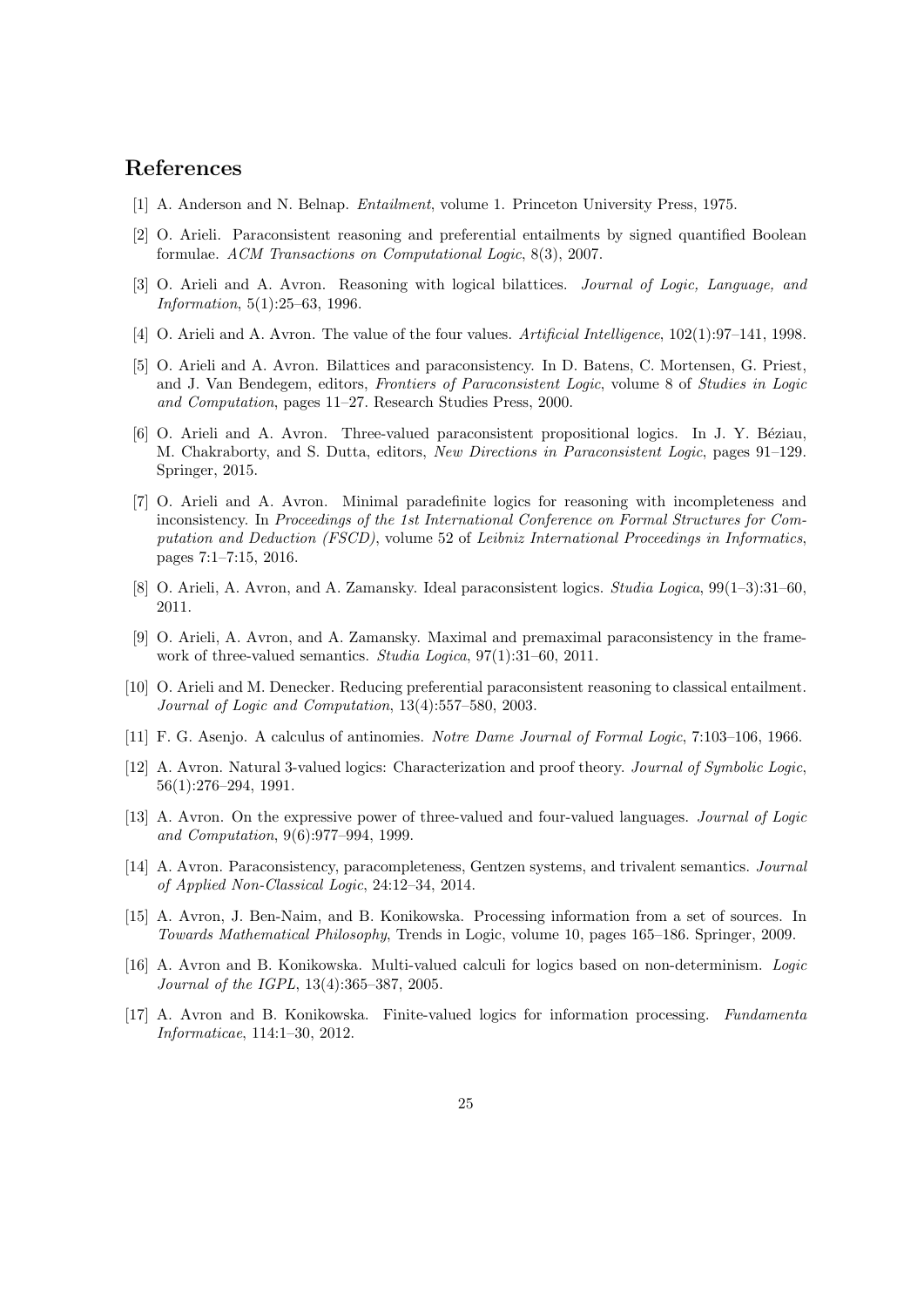- [18] A. Avron, B. Konikowska, and A. Zamansky. Cut-free sequent calculi for C-systems with generalized finite-valued semantics. Journal of Logic and Computation, 23:517–540, 2013.
- [19] A. Avron and I. Lev. Non-deterministic multi-valued structures. Journal of Logic and Computation, 15:241–261, 2005.
- [20] A. Avron and A. Zamansky. Non-deterministic semantics for logical systems A survey. In D. Gabbay and F. Guenther, editors, Handbook of Philosophical Logic, volume 16, pages 227– 304. Springer, 2011.
- [21] N. Belnap. How a computer should think. In G. Ryle, editor, Contemporary Aspects of Philosophy, pages 30–56. Oriel Press, 1977.
- [22] N. Belnap. A useful four-valued logic. In J. M. Dunn and G. Epstein, editors, Modern Uses of Multiple-Valued Logics, pages 7–37. Reidel Publishing Company, 1977.
- [23] J. Y. Béziau. Bivalent semantics for De Morgan logic (The uselessness of four-valuedness). In W. A. Carnielli, M. E. Coniglio, and I. M. L. D'Ottaviano, editors, *The many sides of logic*, pages 391–402. College Publication, 2009.
- [24] K. Bimbo and M. Dunn. Four-valued logic. Notre Dame Journal of Formal Logic, 42(3):171–192, 2001.
- [25] F. Bou and U. Rivieccio. The logic of distributive bilattices. Logic Journal of the IGPL, 19(1):183– 216, 2010.
- [26] N. da Costa. On the theory of inconsistent formal systems. Notre Dame Journal of Formal Logic, 15:497–510, 1974.
- [27] M. De and H. Omori. Classical negation and expansions of Belnap-Dunn logic. Studia Logica, 103(4):825–851, 2015.
- [28] P. Doherty, D. Driankov, and A. Tsoukiàs. Partiality, para-consistency and preference modelling, 1992. IDA Research report Lith-IDA-R-92-18, Linköping University.
- [29] I. D'Ottaviano. The completeness and compactness of a three-valued first-order logic. Revista Colombiana de Matematicas, XIX(1–2):31–42, 1985.
- [30] J. M. Dunn. The Algebra of Intensional Logics. PhD thesis, University of Pittsburgh, Ann Arbor (UMI), 1966.
- [31] J. M. Dunn. Intuitive semantics for first-degree entailments and 'coupled trees'. Philosophical Studies, 29:149–168, 1976.
- [32] R. L. Epstein. The Semantic Foundation of Logic. Volume I: Propositional Logics. Kluwer, 1990.
- [33] M. Fitting. Bilattices and the semantics of logic programming. *Journal of Logic Programming*, 11(2):91–116, 1991.
- [34] M. Fitting. The family of stable models. *Journal of Logic Programming*, 17:197–225, 1993.
- [35] M. Fitting. Fixpoint semantics for logic programming a survey. Theoretical Computer Science,  $278(1-2):25-51$ , 2002.